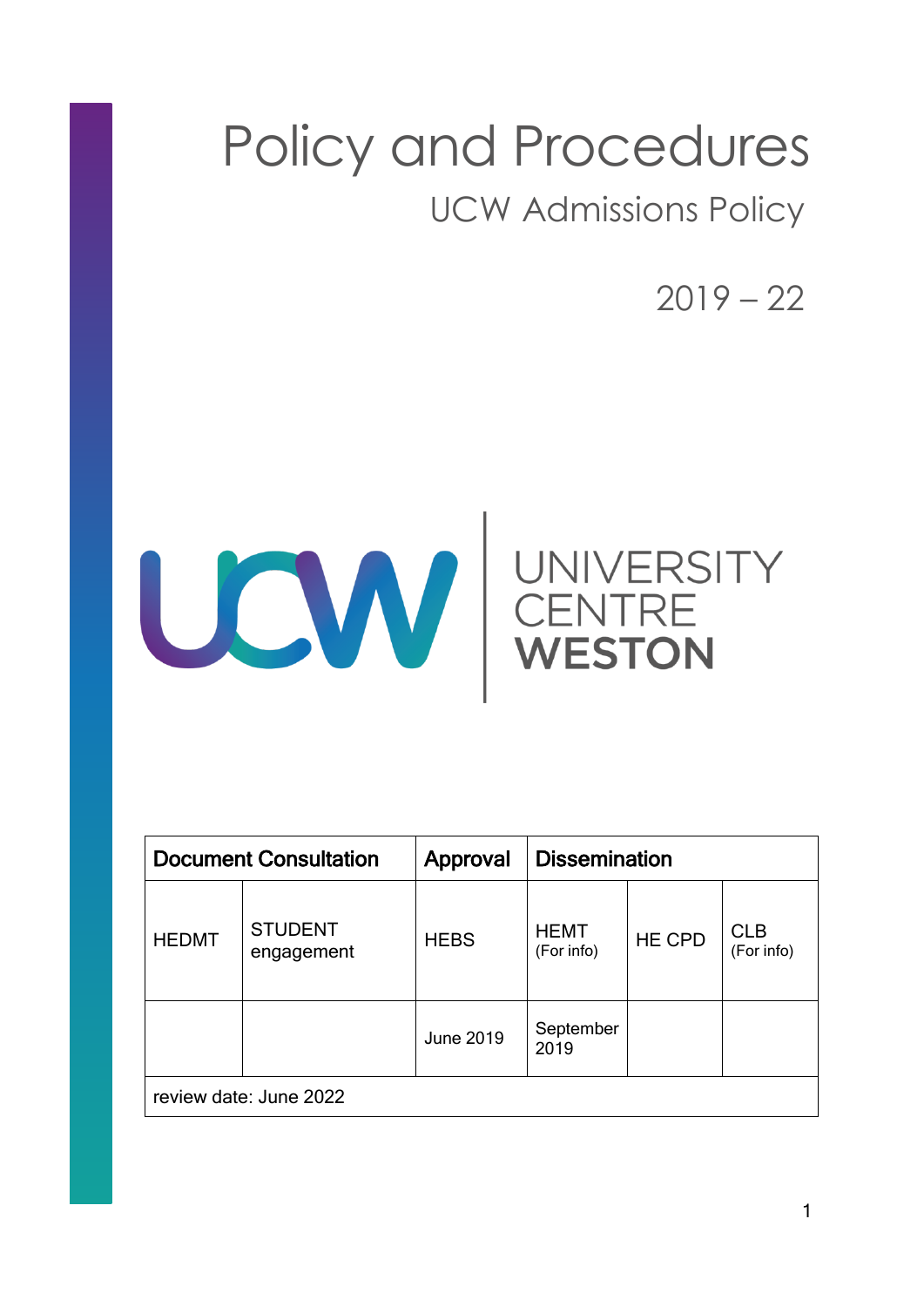## Background and Context

## Background and National Context

The Schwartz report Fair admissions to higher education: recommendations for good practice (2004), outlined five principles of a fair admissions system – transparency, merit-based selection, reliable and valid assessment methods, minimal barriers for applicants, and professional structures and processes. This policy, and our admissions processes, have been devised and are conducted to take into account these principles and in accordance the guiding principles set out by the QAA UK Quality Code for Higher Education.

"Recruitment, selection, and admission policies and procedures adhere to the principles of fair admission. They are transparent, reliable, valid, inclusive and underpinned by appropriate organisational structures and processes. They support higher education providers in the selection of students who are able to complete their programme."

Due regard has also been given to guidance from UCAS, including resources previously developed by Supporting Professionalism in Admissions (SPA), along with appropriate equality legislation.

## Purpose and Scope

UCW is committed to recruiting students from a broad and diverse community, who have the potential to succeed and benefit from higher education. UCW seeks to recruit students who have varying experiences of education, including those who are well qualified academically and those who may have followed non-traditional paths. Accordingly, and by agreement with the partner universities, UCW recognises a wide range of qualifications and experience for entry to higher education courses.

This policy applies to all taught higher education provision whether direct or indirect and full-time or part-time. This includes:

- Foundation Degrees
- Honours Top-Up Degrees
- Bachelor's Degrees
- Integrated Master's Degrees
- Higher National Certificates/Diplomas

This will ensure that the approach to admissions is both consistent and transparent, and convergent with partner universities.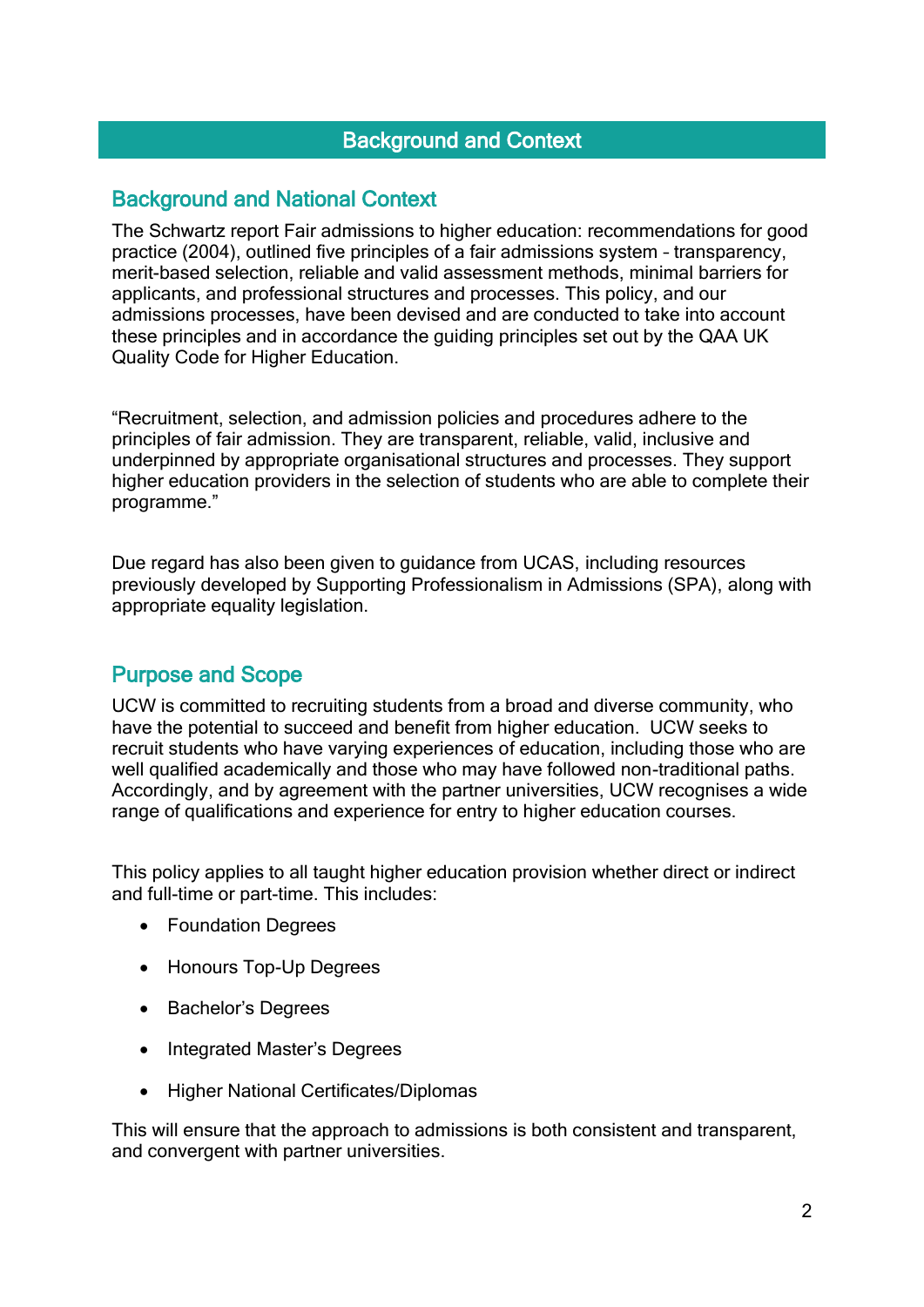## **Principles**

UCW is committed to the elimination of all kinds of discrimination. It ensures that all applicants are treated fairly and that decisions about recruitment, selection, admission and progression to its courses at all levels are based on objective academic and non-academic criteria that have been made available to applicants prior to application.

UCW aims to ensure that information provided to applicants on courses, facilities, entry requirements and procedures are as detailed and accurate as possible, in order to enable applicants to make informed decisions. This detail will be provided in a variety of forms to be made easily accessible for applicants. The information is also available through the website and at the University and Colleges Admissions Service (UCAS). The prospectus specifies the typical standard entry requirements for each course. We do not use admissions tests nor take into account A level unit grades. Due to deadlines for printed matter, online information is expected to be the most current.

UCW's aim is to select those students most likely to benefit and succeed. The entry criteria and selection methods chosen for each course are designed to ensure that students who are offered places are likely to succeed academically and gain intellectually from the provision available. Aptitude and commitment for a particular course is therefore the primary criteria for selection. However, it is important to note that this is subject to places being available and that it is not always possible to make offers to all the good candidates who apply.

Where interviews or auditions are necessary to make decisions about the suitability of a candidate for a course, this is made clear to applicants prior to the event. Applicants will be given detailed information regarding what to expect, along with advice regarding anything they need to bring or prepare in advance. These expectations are reiterated to candidates on arrival.

The purpose of an audition or interview is to ensure that candidates have enthusiasm, motivation and ability to succeed on the course. Where applicable, the performance skills necessary to meet all the criteria for the course are also required to be taken into account.

Applicants for courses that do not require an audition or interview will be made an offer, provided they meet, or are predicted to meet, the standard entry requirements, and have made the application by the relevant deadline. The decision whether or not an applicant is eligible for an offer will be based on an applicant meeting entry criteria for that subject, which is usually, but is not limited to, relevant academic achievement and an established interest in the subject.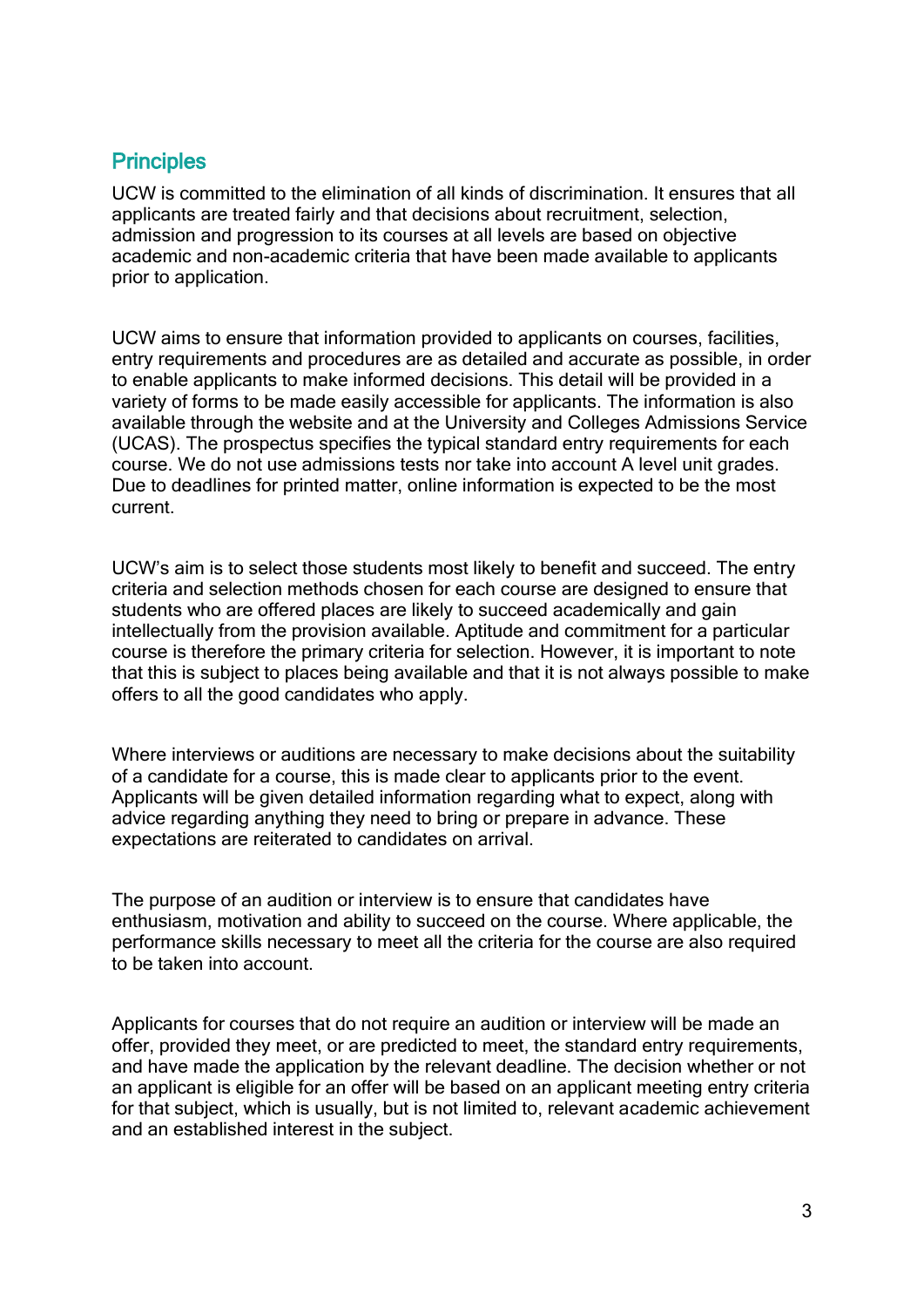All full time applications received prior to the UCAS closing date will be given equal consideration. Applications received after this date will only be considered if places remain on the course. Decisions on such applications could therefore be made until later in the admissions cycle. Part time applications will be considered as received until all available places have been awarded, or the course has commenced and it is deemed to disadvantage a student to start at that point.

## Student Transfers and Accreditation of Prior Experiential / Certificated Learning

Students seeking to transfer to UCW from an alternative higher education provider should contact the Admissions Officer [\(admissions@ucw.ac.uk\)](mailto:admissions@ucw.ac.uk) who can provide advice on the options available, the appropriate stage for them to transfer onto and the relevant application process. Applicants who possess prior accreditation / certification may claim appropriate exemption from part of their course or look to enter directly into year two of a course. The options available will be determined by whether any modules have previously been completed and that there is similarity between the programmes / learning outcomes. Students may be required to undertake an audition or interview with a member of academic staff and would generally be required to obtain a transcript of any credits achieved to date. Candidates would be considered under the Accreditation of Prior Certificated Learning (APCL) procedures for the appropriate institution.

Where an applicant does not possess the relevant entry requirements but would like to be considered based on previous experience, it will be necessary for staff to request supplementary material to support the application. This could include a portfolio of evidence, successful completion of a written project at an appropriate academic level or other appropriate documentation. Candidates would be considered under the Accreditation of Prior Experiential Learning (APEL) procedures for the appropriate institution.

Further information on UCW's APEL / APCL policy for direct provision is included in appendix 3.

## **Training**

UCW is committed to the continuing professional development of all staff and to deliver an ongoing programme of appropriate training events. In order to ensure that admissions processes are conducted in a professional manner by authorised and competent representatives, UCW offers related development sessions. All staff involved in the recruitment, selection, interview and admission of students are required to engage with this training. This could include admissions procedures, best practice, decision making, equality and diversity matters and updating regarding other related issues such as new qualifications and disability issues. As part of this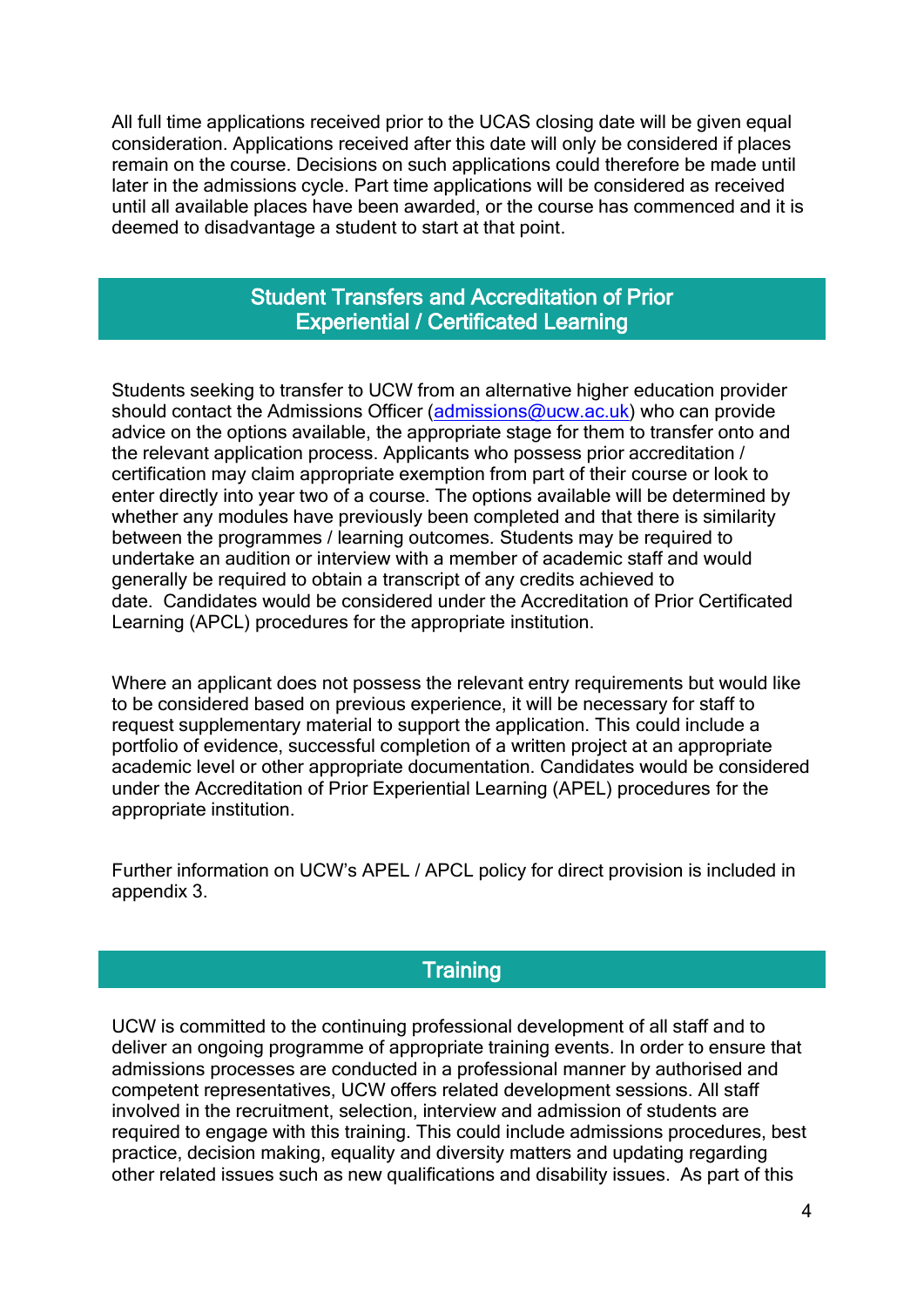process, all relevant staff meet with admissions staff on an annual basis to discuss procedures for the forthcoming cycle.

The HE Admissions Officer and Assistant Director HE: Academic Registry attend interviews throughout the cycle to observe those making decisions in order to ensure decisions are appropriate, that the policy is being adhered to and in order to highlight best practice or topics to be covered in future development sessions.

## Directly-funded Provision

UCW will ensure accuracy and completeness of published information on learning opportunities and assure it is available in a variety of formats, including online and hard copy. The partnership with the specific university will also be made explicit.

UCW will ensure that information regarding qualifications, course content, entry requirements and selection is available on the UCAS website. All full time applications are initially received by UCAS and processed in a timely fashion. Applicants applying for courses that do not require an interview / audition will be made an offer providing they meet the entry requirements and subject to places being available. In normal circumstances UCW would aim to make decisions within seven working days. These decisions will be processed through UCAS, to ensure all appropriate deadlines are adhered to.

Applicants requiring an interview will normally be invited to attend an interview within seven working days of receipt of their application. Applicants would normally be given a minimum of two weeks' notice of an interview, but at busy times they may be given additional time to prepare. If students are unable to attend on the date given they can contact the admissions team on 01934 411409 for an alternative date. Following interviews decisions will be processed through UCAS to ensure all appropriate deadlines are met and usually within one week of an interview.

All applicants will be provided with information regarding course fees, including additional costs such as residential visits or studio fees, and sources of additional support. Students will be informed on several occasions if additional information is required prior to being accepted onto the course, such as a Disclosure and Barring Service (DBS) check or evidence of a work placement. This information will be available on the UCW website, explained at interview, and during orientation days, and sent to applicants in advance of the commencement of the course.

## International Students

International students should submit a UCAS application and will then be contacted to provide copies of all appropriate documentation along with proof of identity. UCW require notarised copies of all certificates / documentation including any completed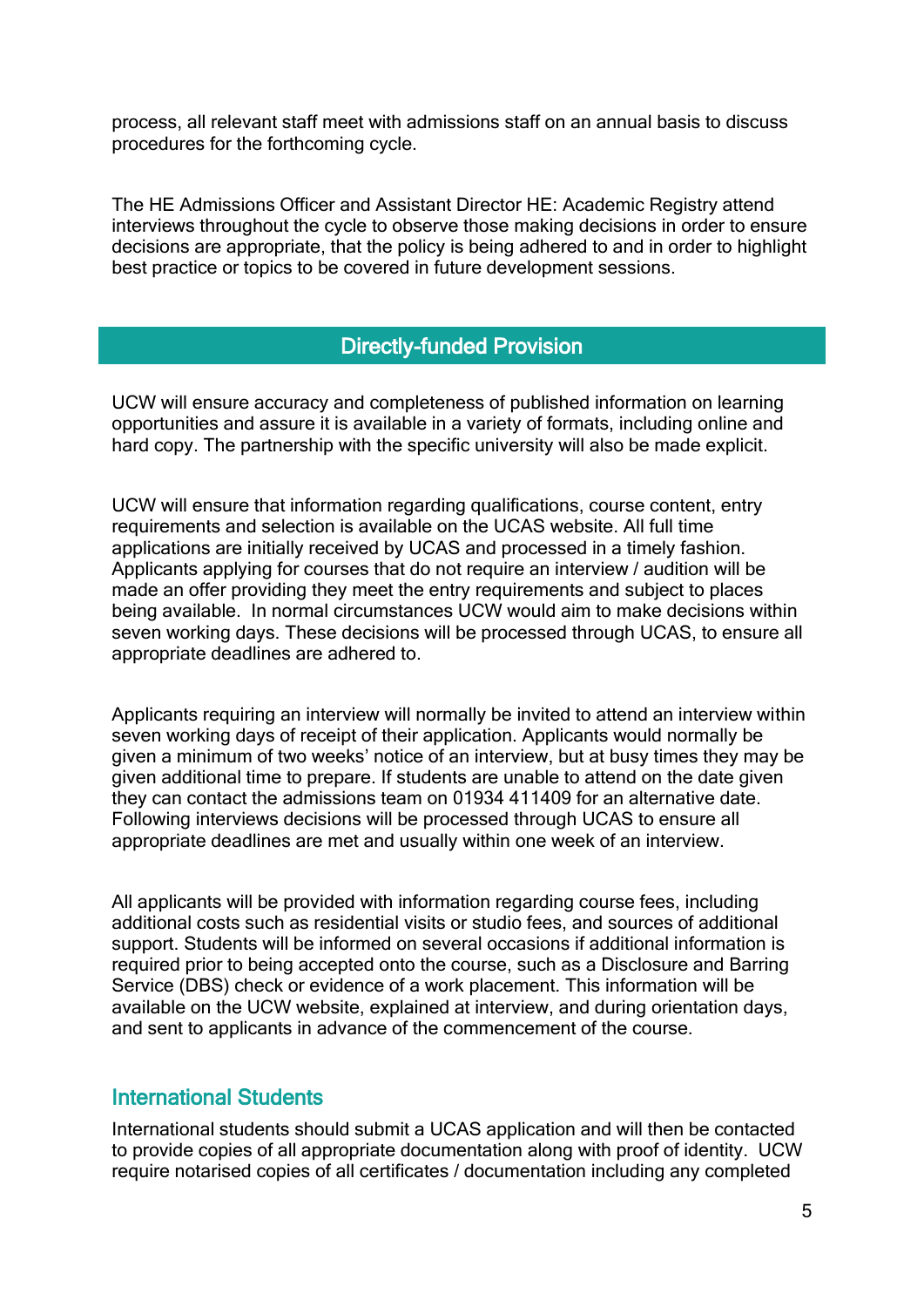qualifications. Students would then be interviewed using a prescribed set of questions asked to all international applicants. Following a successful interview we would issue a CAS certificate to enable students to obtain the appropriate visas.

International students are advised to apply early to ensure there is appropriate time to process their application and get appropriate visas in place.

We are required to return attendance reports to the UK Border Agency (UKBA) in order to ensure UCW meets all statutory requirements of UKBA.

UCW sets minimum requirements for the standard of English expected of applicants for whom English is not the first language. Full details are available within the prospectus.

## Part-time Students

Applicants looking to join a directly-funded programme on a part-time basis should email [admissions@ucw.ac.uk](mailto:admissions@ucw.ac.uk) to request an application form. Once the completed form is returned and any additional selection methods have taken place successful applicants will then receive confirmation of their offer to join the programme, along with any conditions, by email.

## Indirectly-funded Provision

It is the responsibility of the partner university to ensure that information regarding qualifications, course content, entry requirements and selection are available on the UCAS website. UCW and the partner university will ensure that all information published about courses is accurate, complete and easily accessible, made available in a variety of formats to include online and hard copy.

All full time applications are initially received by UCAS and processed by the university who carry out the initial selection activity. Applications are then forwarded to UCW for consideration, with decisions subsequently processed through UCAS in a timely fashion, to ensure all appropriate deadlines are adhered to.

Interviews or auditions will be arranged where necessary in accordance with institutional agreements and as agreed at the admissions meetings. If candidates are subject to an interview, UCW will ensure that decisions are returned to the university in a timely fashion, enabling all UCAS deadlines to be met. Normally decisions would be communicated with admissions staff at the partner university within two working days of the interview being conducted and processed by them via UCAS as soon as possible.

Both institutions will work together to ensure all international students obtain the appropriate visas, and meet all requirements of the UK Border Agency including the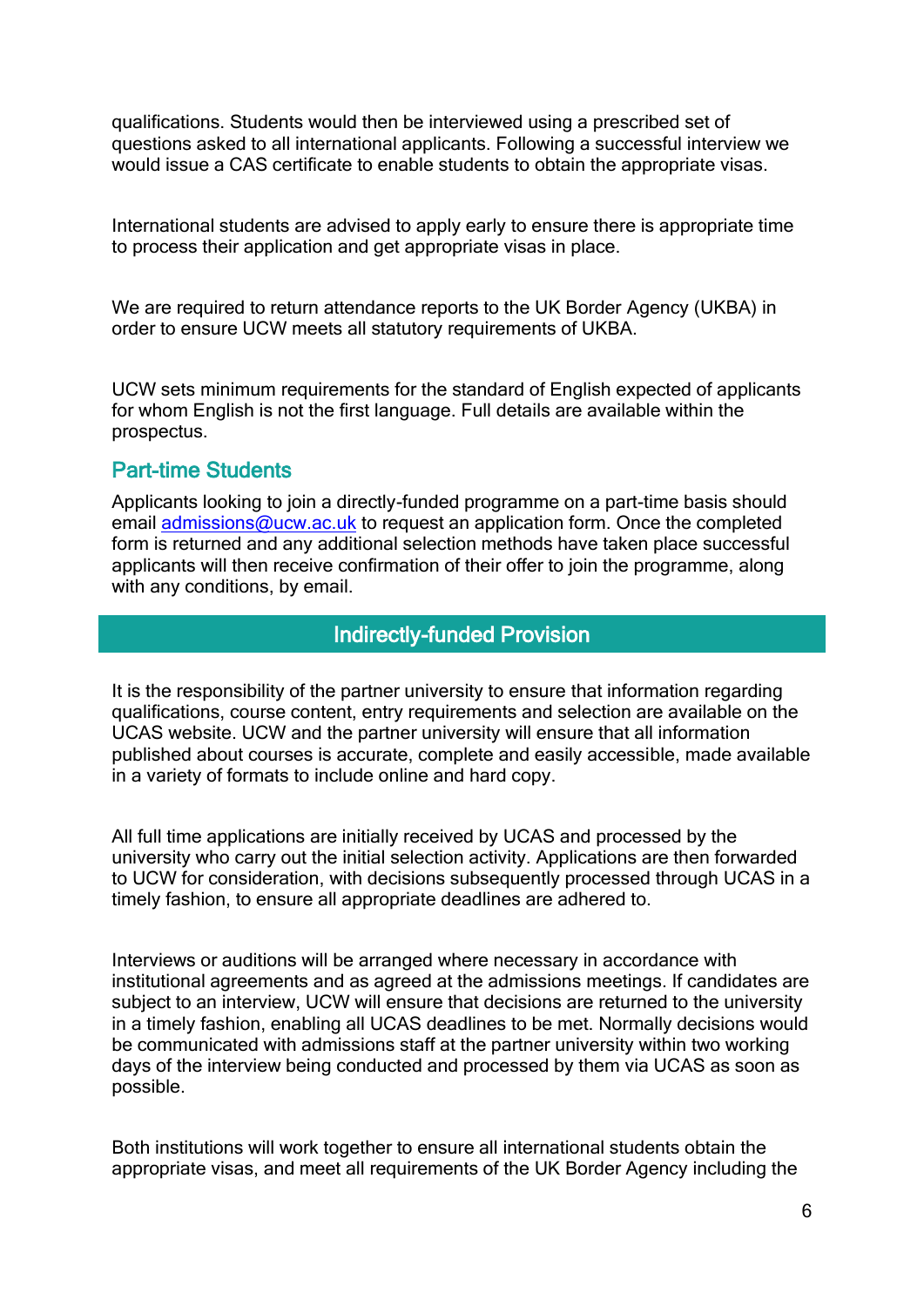return of attendance reports as necessary. In addition, specialist advisors will support any international students who accept places to study. It is recommended that students from outside the UK contact specialist staff within the partner universities for specific advice and support.

UCW and the partner university will agree target numbers and offer levels at the beginning of the recruitment cycle.

UCW will provide information regarding course fees, including additional costs such as residential visits or studio fees, and sources of additional support. Students will be informed on several occasions if additional information is required prior to being accepted onto the course, such as a Disclosure and Barring Service (DBS) check or evidence of a work placement. This information will be available on the UCW website, explained at interview, and during orientation days, and sent to applicants in advance of the commencement of the course.

## Part-time students

Applicants looking to join an indirectly-funded programme on a part-time basis should email [admissions@ucw.ac.uk](mailto:admissions@ucw.ac.uk) to request the appropriate application form from the relevant partner university. Once the completed form is returned and any additional selection methods have taken place successful applicants will then receive confirmation of their offer to join the programme, along with any conditions, from the partner university.

## Apprenticeships

UCW offers a number of Foundation Degrees and Bachelor's Degrees within Higher and Degree Apprenticeships. Recruitment to these programmes is typically managed by employers – prospective apprentices will therefore apply to the employer rather than directly to UCW and should expect their application to be progressed in accordance with the employer's policy.

In some cases UCW may be invited by employers to participate in the process for recruitment to apprenticeship programmes. Where this occurs UCW will endeavour to operate in accordance with the principles set out in this policy.

## Applicant responsibility

Most applicants will be subject to UCAS rules regarding replying to and accepting offers which are widely publicised. These dates are determined by UCAS and it is essential that applicants comply with the deadlines given. Those who do not respond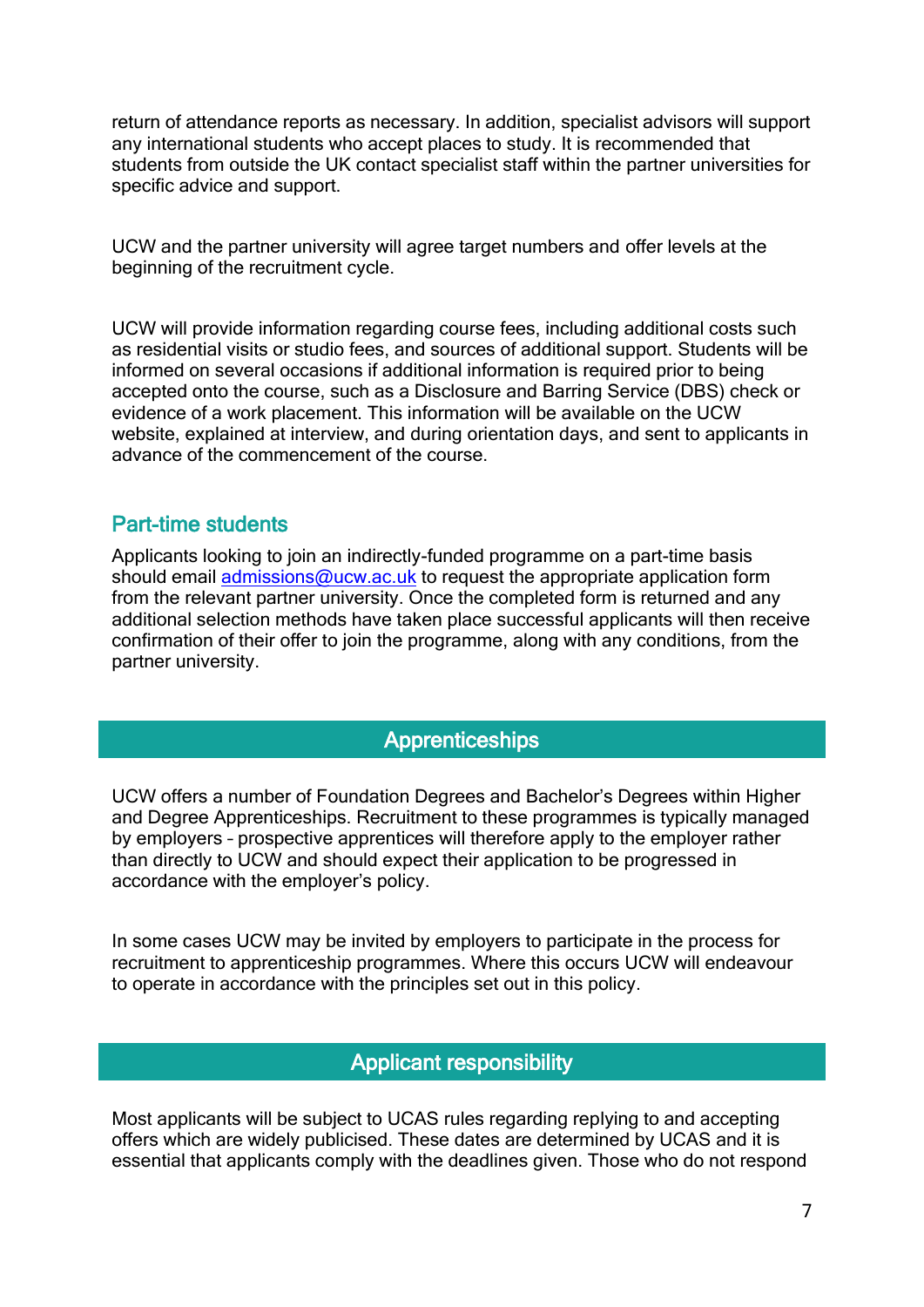in a timely manner will be rejected by default (RBD) and it may not be possible to reinstate original offers. UCW will inform any applicants they are aware of that are approaching a RBD date if they are have not already responded.

Disabled applicants are encouraged to disclose their disability on their application form in order that reasonable adjustments can be made during the selection process and in order to ensure appropriate support is in place, during an interview / audition if appropriate, and prior to the commencement of study. Specialist staff will support applicants with a Disabled Students Allowance (DSA) application and a range of specialist support services are available to students with physical disabilities, mental health conditions or learning difficulties / disabilities.

Weston College has been awarded the Buttle Trust Quality Mark for care leavers. Candidates are encouraged to disclose this information on their application and contact the named contacts for priority students in our specialist support team if they would like to access additional support with the application process.

## Details of Policy and Procedures

## Information, Advice and Guidance (IAG)

UCW provides a range of opportunities for students to visit the University Centre both prior and post making an application. These events will enable applicants to receive further details regarding the courses, facilities, student experience, facilities and support available at UCW in order that students can make informed decisions. Trained IAG staff are available at these events to talk individually with students and answer any queries.

## Open Day

Where applicants are not required to attend an audition or interview they will be invited to attend an open day following the receipt of an offer of place. With late applications however, this may not always be possible.

These events will enable applicants to receive further details regarding the courses, assessment, facilities, support services and overall student experience. In addition students will be able to meet the course team and current students as well as being taken on a tour.

Applicants who cannot attend may request additional literature or to visit on an alternative date by contacting [enquiries@ucw.ac.uk.](mailto:enquiries@ucw.ac.uk)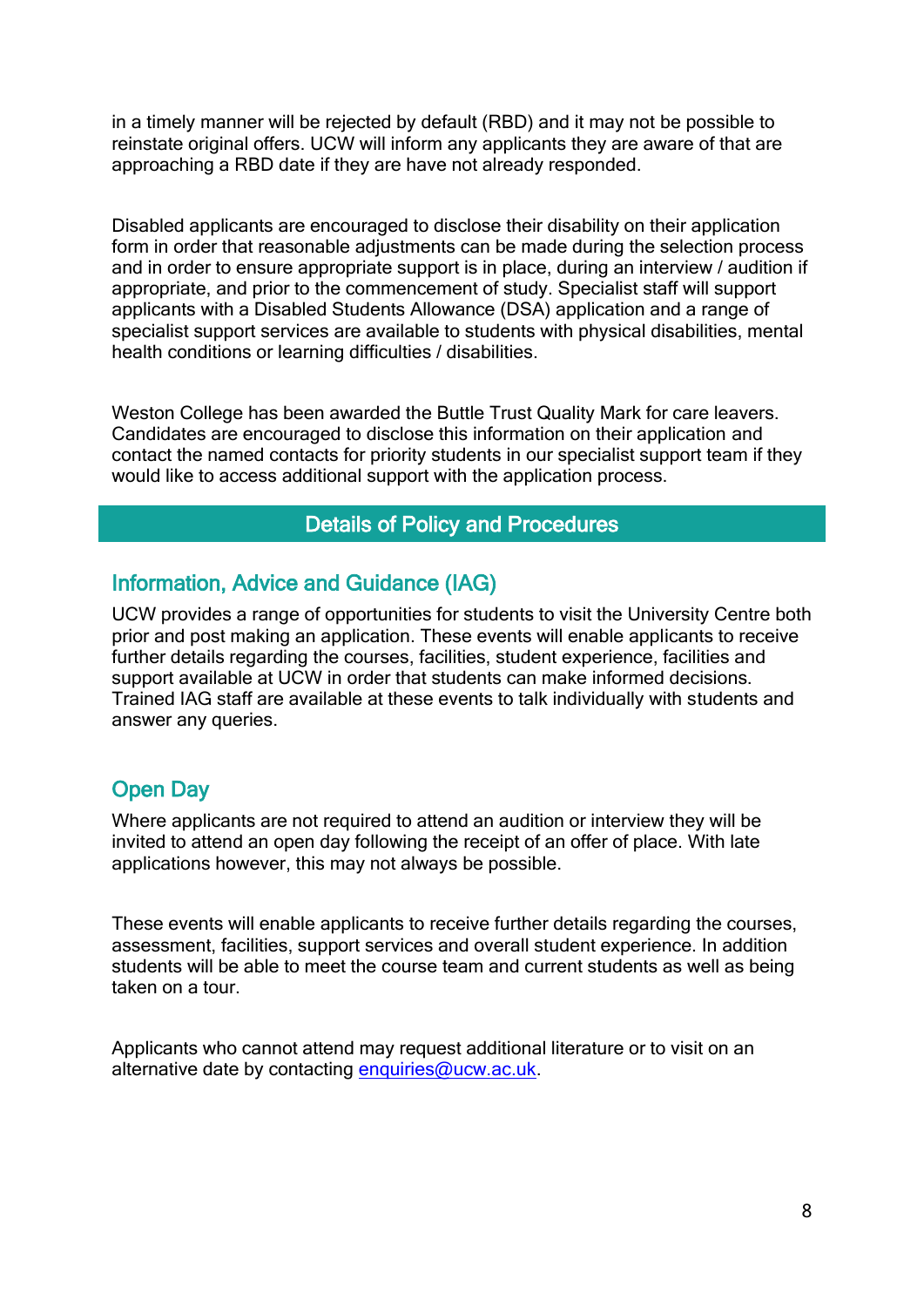## Offers to alternative programmes

Applicants that have applied unsuccessfully to a course delivered at a partner university may occasionally be made an offer to join an alternative course delivered at UCW. Recognising that they may have interviewed or auditioned at the partner university, these applicants will where possible be offered the opportunity to visit UCW prior to making a decision regarding their offer.

## Changes to courses

It may sometimes be necessary to change the specification or discontinue a course, occasionally at short notice. Alternatively, delivery days may need to alter. Any such significant changes to courses will be communicated to applicants as soon as possible. In accordance with legislation applicants will be given the option to withdraw their application and apply elsewhere.

Where a course fails to recruit viable numbers UCW will work with the applicants affected to make alternative offers either at UCW, or one of the partner universities. In addition we will discuss other options elsewhere and release applicants into clearing should they so decide.

Courses that are still subject to validation are clearly promoted so applicants are aware that the course may not run.

## Deferred entry

The year of entry is not taken into account in the decision making process. Applicants who apply for a deferred place on their UCAS application will be processed along with all other applicants and must fulfil the conditions of any offer made within that admissions cycle. If they do not do so, a further application will be required in the following admissions cycle.

Applicants who wish to defer following an offer of a place being made are encouraged to put the request in writing to the appropriate decision making institution based on whether the course is direct or indirect provision. It would not normally be possible to allow an applicant to defer for more than one year.

## Cancellation and Clearing

Full-time applicants will be subject to UCAS-set deadlines for replying to offers they have received. Where applicants who have accepted an offer would like to be released from this acceptance (including being released into Clearing) UCW will not unreasonably object to this.

### Pre-contract information

At the point at which an applicant is made an offer they will be advised how to access the UCW pre-contact information relating to this offer. This information set will remain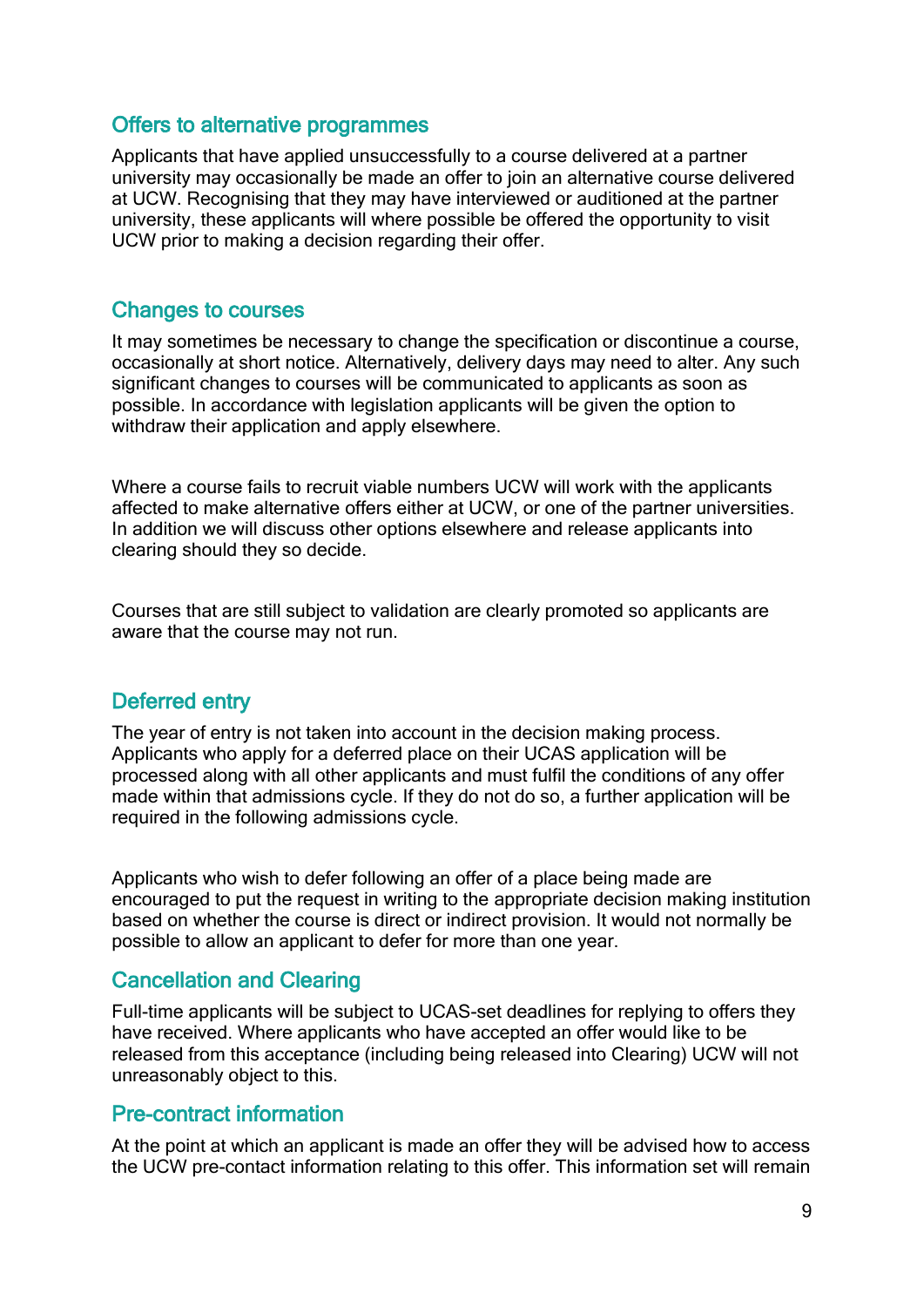applicable for the duration of a student's course whilst new pre-contract information will be issued if they progress to a further course, e.g. a Top-up.

Applicants to indirect provision will also be sent additional pre-contract information by the relevant partner university.

## Induction and enrolment

Applicants will be sent information from UCW and their partner university if appropriate regarding start of term arrangements.

Students will be taken through a full programme of activities during Freshers and Induction week, starting with a welcome talk which will cover a range of important information about UCW and its support services. During this week students will be able to enrol with UCW (and their partner university where required) as well as completing other activities such as an assessment of learning and study needs, along with any health and safety requirements.

## Applicants with criminal convictions

All applicant are required to declare any criminal convictions that are unspent under the Rehabilitation of Offenders Act 1974 at enrolment and are strongly encouraged to disclose any such convictions at the point of application. In addition, offers made to applicants to join courses that involve contact with children or vulnerable adults will be subject to the completion of a Disclosure and Barring Service (DBS) application. A number of courses require this as a compulsory element and therefore return of the DBS form may be a requirements within an offer of a place.

The Assistant Director HE: Academic Registry will contact any applicant that has declared a criminal conviction seeking further information in order that UCW can satisfy itself that an offer can be made to that individual. In the majority of cases, a criminal conviction will not prevent an offer being made. However, UCW reserves the right to assess all such applications to ensure that admitting the applicant would not preclude them from a career in the relevant sector, or place staff, students or visitors to UCW campuses, or within work placements, at risk.

Where an applicant has made a declaration of an offence in applying for more than one course, that declaration will not be taken into account in decision-making for courses where it is not relevant.

Decisions on the admission of applicants with criminal convictions will normally be made by UCW according to our Safeguarding policy. However, in the case of serious convictions on an indirect course, the decision may be referred to the partner university and a group of senior staff may be asked to review the case. This will be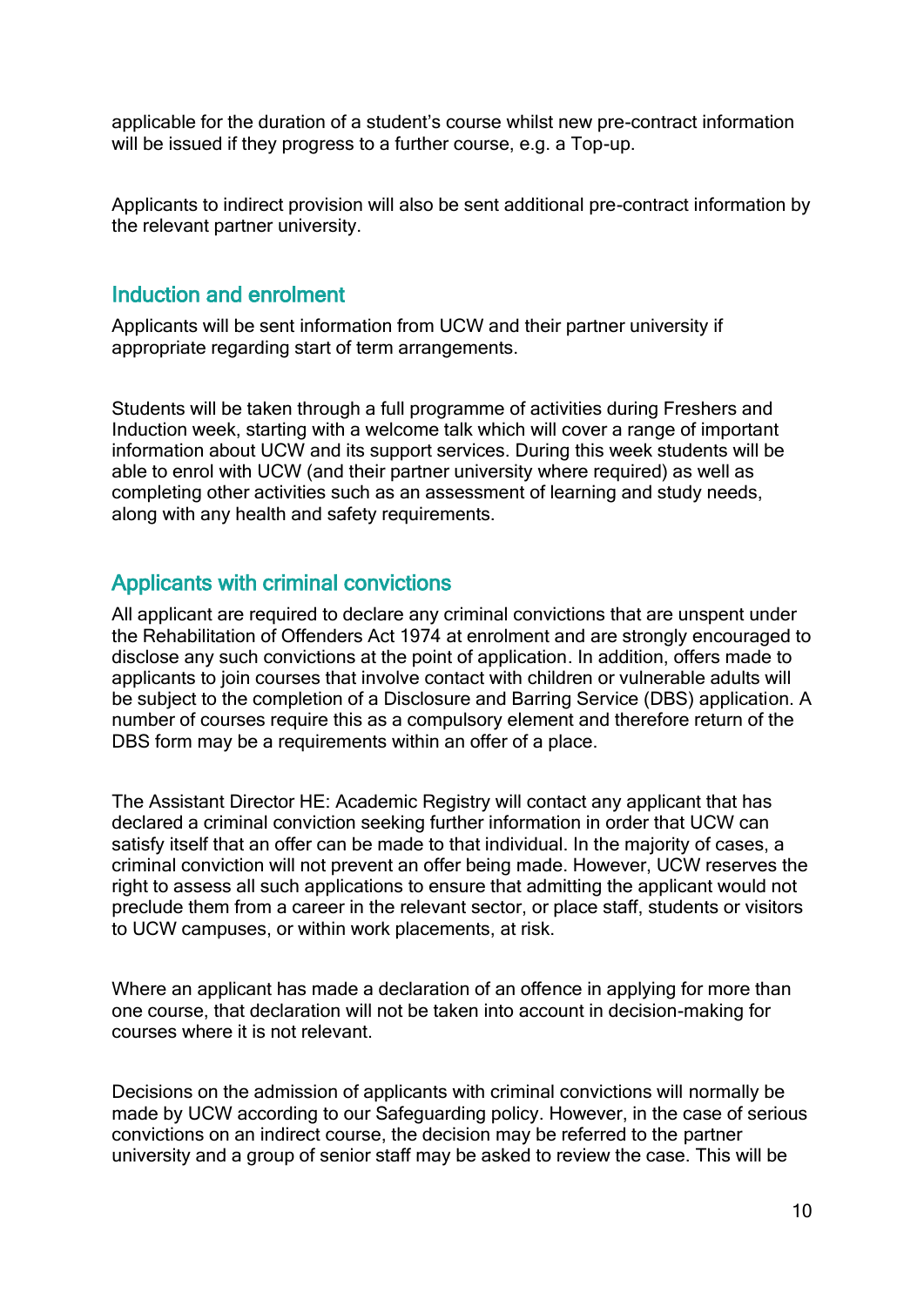dealt with in a sensitive way and maintaining the confidentiality of the applicant where possible.

## Feedback

In the event of an applicant being unsuccessful, they may contact UCW Admissions for feedback if it is felt by them they should have been offered a place, provided they have paid due regard to the following:

- Close reading of the entry requirements,
- Listening to the general advice provided at interview or audition

If it is still unclear why a place has not been offered, based on all of the information, applicants should contact UCW Admissions by email (admissions  $@uvw$ .ac.uk) within two weeks of receiving the unsuccessful decision.

Feedback to unsuccessful applicants will be provided to applicants only on request. Due to the numbers of applicants on some courses it will not always be possible to provide highly specific or tailored commentaries.

Parents, guardians, advisors, schools and colleges are asked to note that feedback will usually only be offered direct to the candidate unless UCW or the partner university has received a clear written statement indicating that the applicant is willing for matters to be discussed with another individual or party.

## Complaints and appeals

UCW regularly reviews and monitors all matters relating to student admissions to ensure that the process is as fair and transparent as possible. However, if applicants feel they have been treated unfairly, or are dissatisfied with the way their application has been handled they can submit a complaint as detailed in the Complaints Policy and Procedure. This can be obtained via the website www.ucw.ac.uk/about/widerinformation-set or by phoning 01934 411402

An appeal is a request for reconsideration of an application decision. There is limited right to appeal and this should relate solely to the process. Applicants do not have a right of appeal against the academic or professional judgement about the applicant's suitability for entry to a particular programme. However if relevant information was missing from the original application, or a procedural irregularity occurred applicants can submit the details in writing to the Assistant Director Higher Education: Academic Registry or the Deputy Academic Registrar. This communication should be received no more than 28 calendar days after the UCAS decision is processed.

In the event that an applicant submits both an appeal and a complaint, the applicant's appeal will be addressed first, as satisfactory resolution can often remove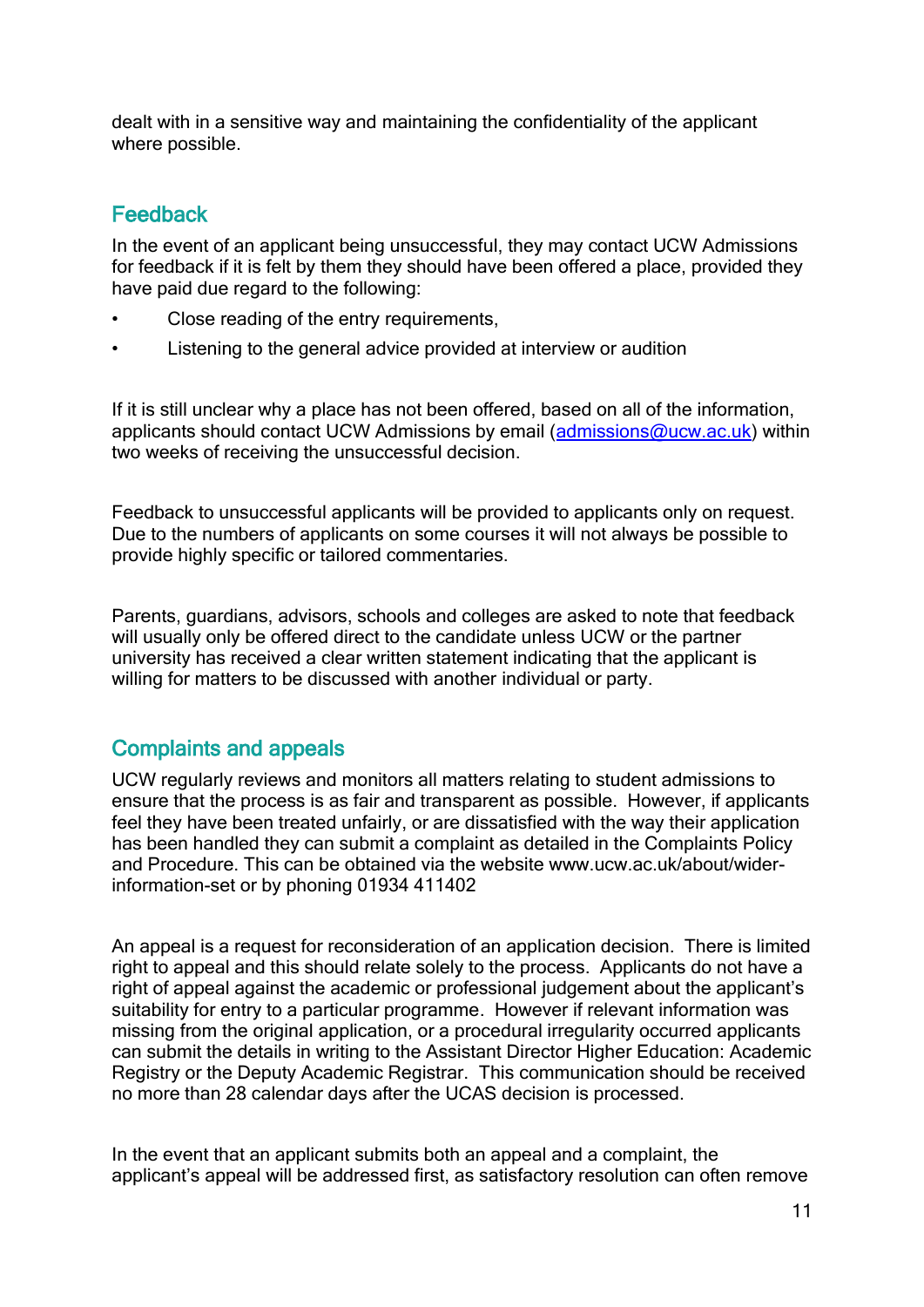the need for a complaint to be made. On conclusion of the appeal process the applicant will be asked if they still wish to make a complaint.

In some cases it may be necessary to forward a complaint to the appropriate university, if they have made the final decision. The complaint would then be processed under their appropriate policy.

## **Review**

UCW seeks feedback from students, through forums and other means, regarding their experiences from application through selection, admissions and induction. We take their feedback seriously and implement changes regarding how we can improve and enhance their experience as appropriate.

A formal review of this policy and procedures will take place every three years, although recruitment, selection and admissions will be subject to ongoing evaluation. The next date it is due for a formal review is June 2020. The processes and detail of this policy will be reviewed on a regular basis as stated above to ensure they are still appropriate and fit for purpose. In addition entry requirements are reviewed on an annual basis and revised as appropriate.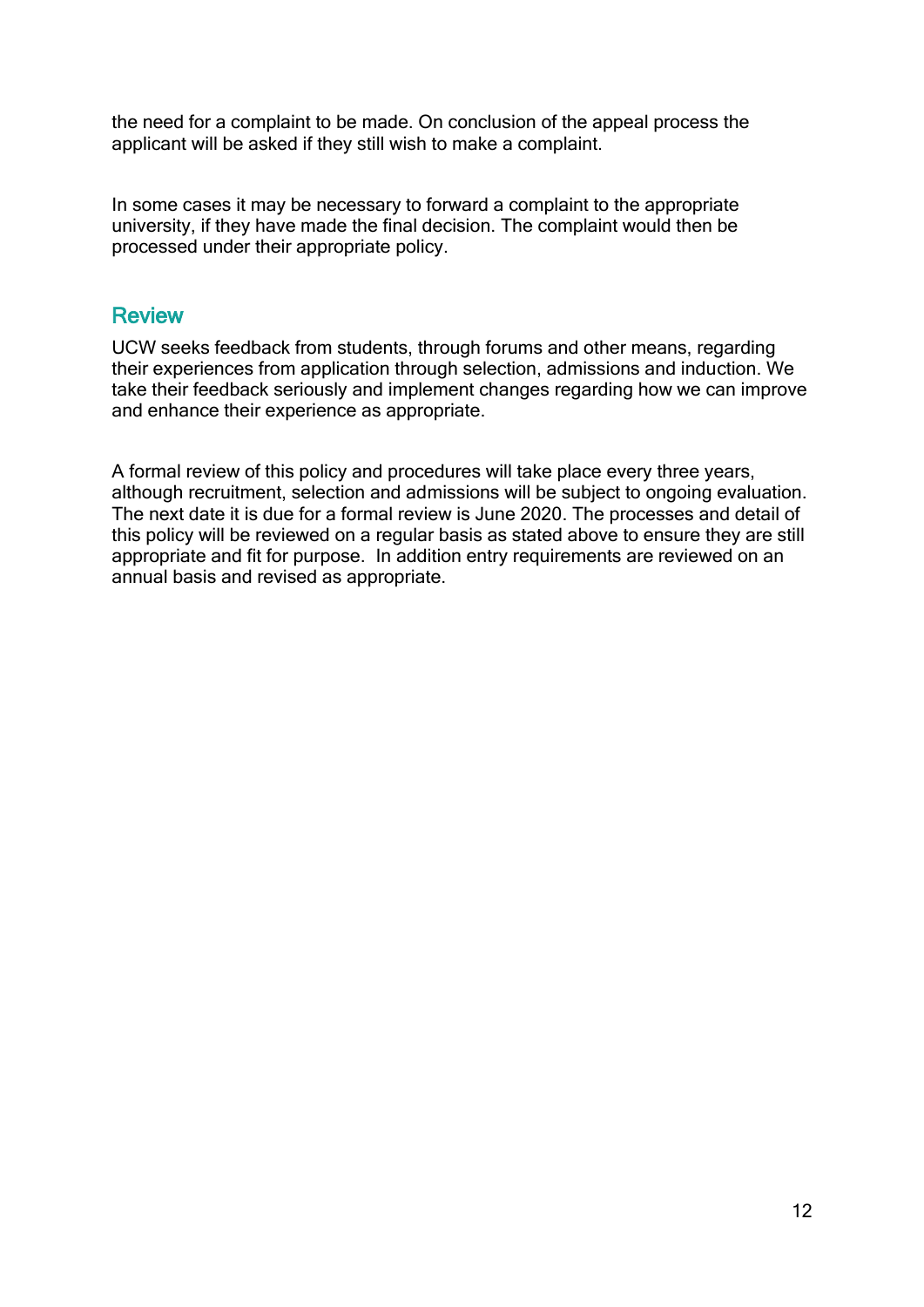## Appendix 1



# UNIVERSITY Interview Record Sheet 2019 – 2022

| <b>Applicant name</b> |  |
|-----------------------|--|
| Programme             |  |
| <b>Date</b>           |  |
| Interviewer           |  |

#### Instructions to interviewers

Notes should be made during or immediately after an interview and before the next interview – where time between interviews is limited brief notes should be made and then expanded on later. Each interviewer should complete their own record sheet prior to consultation with others. Interviewers should be aware that applicants are entitled to view their interview notes upon request and notes should therefore demonstrate integrity and professionalism at all times.

Motivation to study at HE level

Communication skills

Career exploration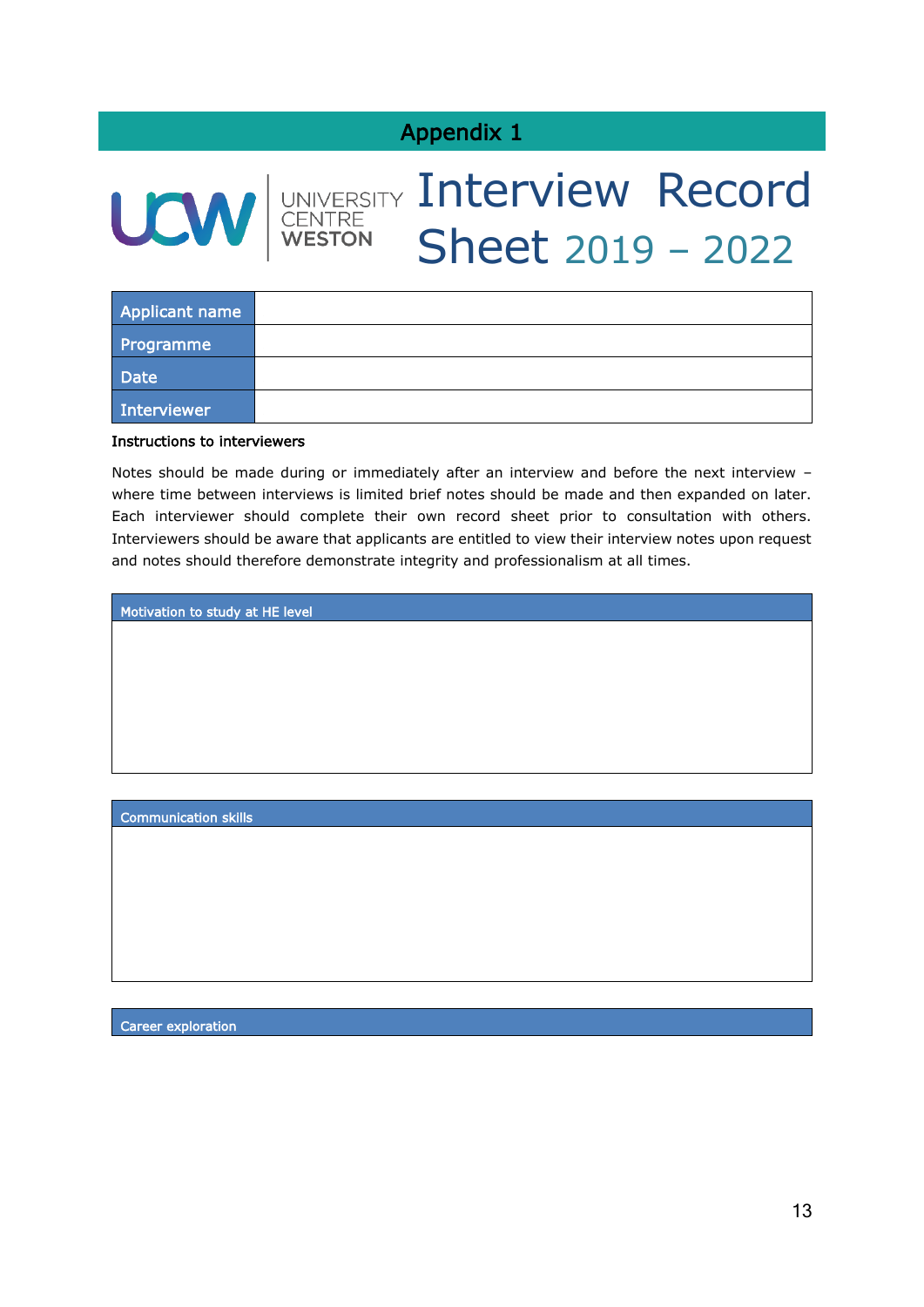Portfolio/assessment (where applicable)

Audition/performance (where applicable)

| <b>Additional comments</b> |  |  |
|----------------------------|--|--|
|                            |  |  |
|                            |  |  |
|                            |  |  |
|                            |  |  |
|                            |  |  |
|                            |  |  |

| <b>Decision</b>                     |                          |                     |  |
|-------------------------------------|--------------------------|---------------------|--|
| <b>Unconditional offer</b>          | <b>Conditional offer</b> | <b>Unsuccessful</b> |  |
| Conditions (or reason unsuccessful) |                          |                     |  |
|                                     |                          |                     |  |
|                                     |                          |                     |  |
|                                     |                          |                     |  |
|                                     |                          |                     |  |
|                                     |                          |                     |  |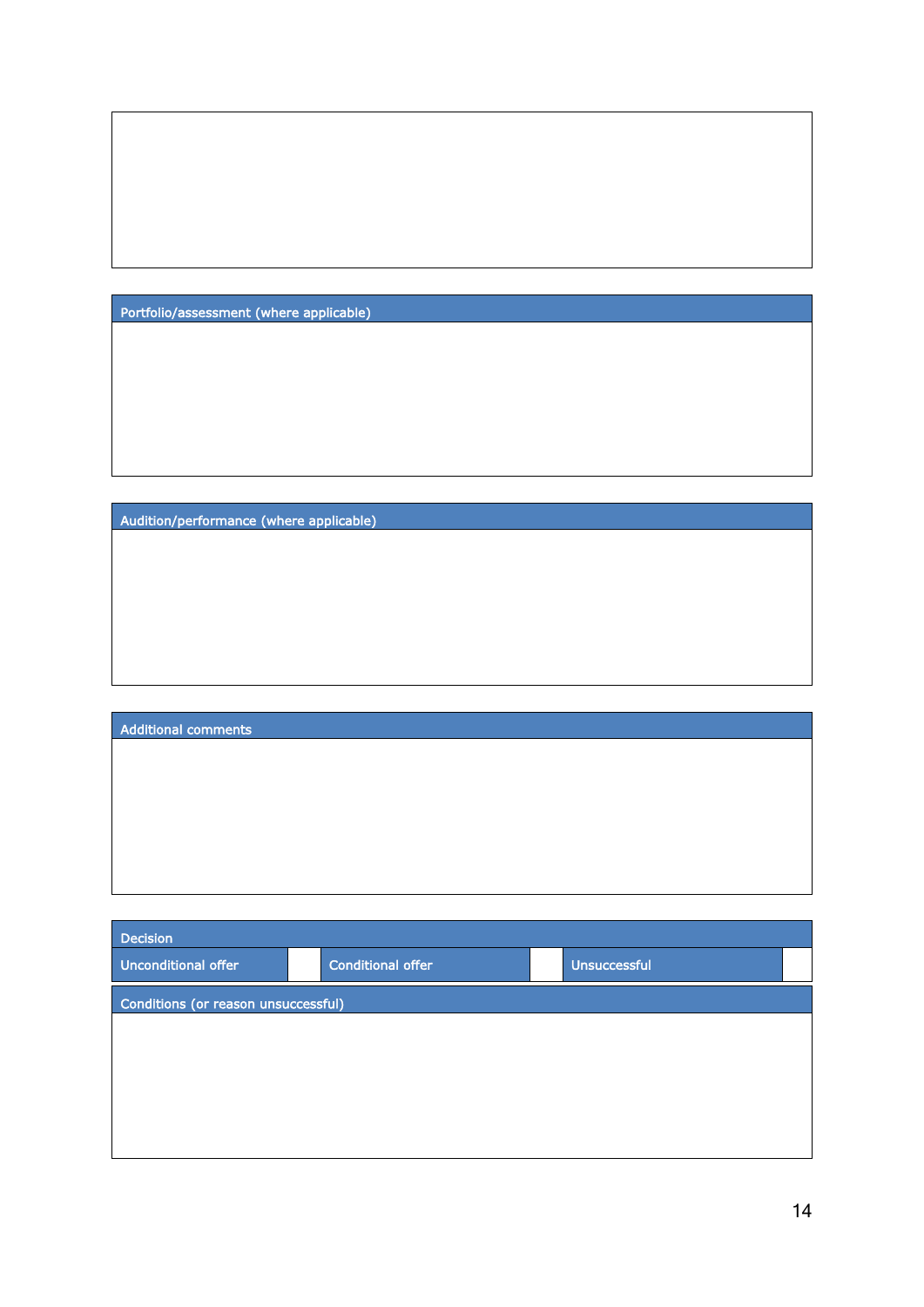Once completed this sheet should be given to the HE Admissions Officer or a digital copy emailed to [admissions@ucw.ac.uk](mailto:admissions@ucw.ac.uk)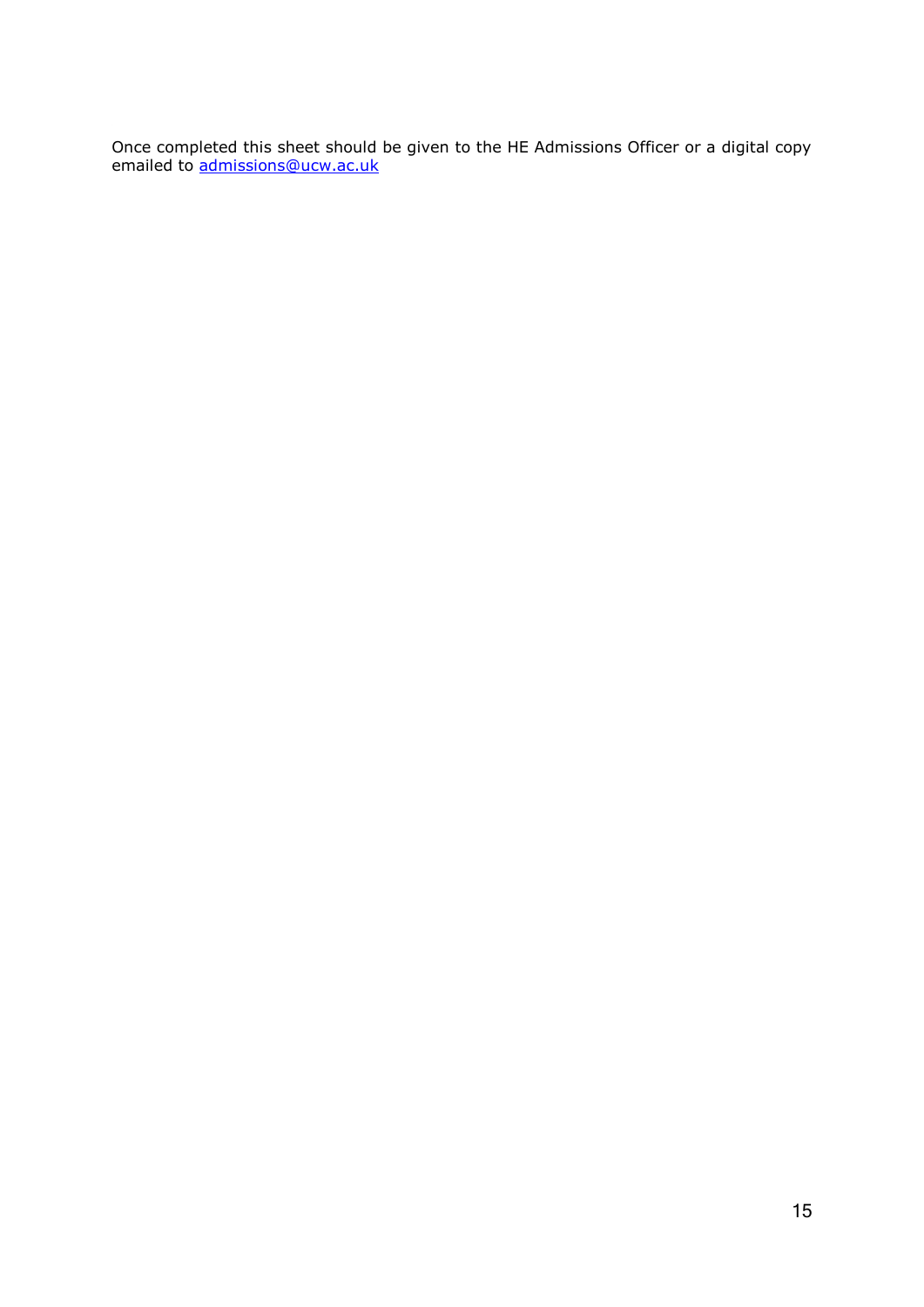## Appendix 2: HE Admissions Procedures Summary

UWE = University of the West of England BSU = Bath Spa University Hartpury = Hartpury University

## Excludes programmes delivered exclusively within an apprenticeship

| <b>Course</b>                                                                               | <b>Direct</b>   | <b>University</b> | Additional selection methods for                    | <b>Decision Made by</b>         |
|---------------------------------------------------------------------------------------------|-----------------|-------------------|-----------------------------------------------------|---------------------------------|
|                                                                                             | <b>Indirect</b> | Partner           | standard applicants                                 |                                 |
| FdSc<br>Engineering<br>Aerospace<br>Manufacturing                                           | Direct          | <b>UWE</b>        | Interview<br>$\bullet$                              | UCW<br>programme<br>team        |
| <b>FdSc Animal Management</b>                                                               | <b>Direct</b>   | Hartpury          | None                                                | <b>UCW</b><br>programme<br>team |
| <b>FdSc Applied Computing</b>                                                               | Direct          | <b>UWE</b>        | None                                                | <b>UCW</b><br>programme<br>team |
| BSc (Hons) Applied Computing top-up                                                         | Direct          | <b>UWE</b>        | None                                                | <b>UCW</b><br>programme<br>team |
| FdSc Biological Laboratory Sciences                                                         | Direct          | <b>UWE</b>        | Interview<br>$\bullet$                              | programme<br>UCW<br>team        |
| FdA Business with Management                                                                | Direct          | <b>UWE</b>        | None                                                | <b>UCW</b><br>programme<br>team |
| BA (Hons) Business Management with<br>Sustainability top-up                                 | Direct          | <b>BSU</b>        | None                                                | programme<br><b>UCW</b><br>team |
| <b>HNC</b><br>Construction<br>and<br>the<br><b>Built</b>                                    | Direct          | Pearson           | None                                                | <b>UCW</b><br>programme         |
| Environment                                                                                 |                 |                   |                                                     | team                            |
| <b>HNC</b><br>Construction<br>and<br>the<br><b>Built</b><br>Environment (Civil Engineering) | Direct          | Pearson           | None                                                | <b>UCW</b><br>programme<br>team |
| FdA Contemporary Art & Professional                                                         | Indirect        | <b>BSU</b>        | Portfolio<br>$\bullet$                              | UCW<br>programme                |
| <b>Studies</b>                                                                              |                 |                   | Interview<br>$\bullet$                              | team with BSU<br>approval       |
| Contemporary<br>&<br>(Hons)<br>Art<br>BA                                                    | Indirect        | <b>BSU</b>        | Portfolio<br>$\bullet$                              | UCW programme                   |
| Professional Studies top-up                                                                 |                 |                   | Interview<br>٠                                      | team with BSU<br>approval       |
| <b>FdSc Counselling</b>                                                                     | Direct          | <b>BSU</b>        | Written task<br>$\bullet$<br>Interview<br>$\bullet$ | <b>UCW</b><br>programme<br>team |
| BSc (Hons) Counselling top-up                                                               | Direct          | <b>BSU</b>        | Presentation<br>$\bullet$<br>Interview              | <b>UCW</b><br>programme<br>team |
| (Hons)<br>Dance<br>for<br>Commercial<br>BA                                                  | Indirect        | <b>BSU</b>        | $\bullet$<br>Group audition<br>$\bullet$            | programme<br>UCW                |
| Performance                                                                                 |                 |                   | Interview<br>$\bullet$                              | with BSU<br>team<br>approval    |
| FdA Early Childhood Studies                                                                 | Indirect        | <b>BSU</b>        | Written task<br>$\bullet$                           | UCW programme                   |
|                                                                                             |                 |                   | Interview<br>$\bullet$                              | team with BSU<br>approval       |
| FdA Early Years                                                                             | Indirect        | <b>BSU</b>        | Written task<br>$\bullet$                           | <b>UCW</b><br>programme         |
|                                                                                             |                 |                   | Interview<br>$\bullet$                              | team with BSU<br>approval       |
| BA (Hons) Early Years top-up                                                                | Indirect        | <b>BSU</b>        | Written task<br>$\bullet$                           | UCW programme                   |
|                                                                                             |                 |                   | Interview<br>$\bullet$                              | with<br>BSU<br>team             |
| MSci Environmental Health and Practice                                                      | Indirect        | <b>UWE</b>        | None                                                | approval<br>UWE                 |
| FdA Events Management and Production                                                        | Direct          | <b>BSU</b>        | None                                                | <b>UCW</b><br>programme         |
|                                                                                             |                 |                   |                                                     | team                            |
| FdA Film & Media Arts Production                                                            | Direct          | <b>BSU</b>        | Show reel<br>$\bullet$<br>Interview                 | <b>UCW</b><br>programme         |
| (Hons)<br>Games<br>Animation<br>BA<br>and                                                   | Direct          | <b>UWE</b>        | $\bullet$<br>Portfolio<br>$\bullet$                 | team<br><b>UCW</b><br>programme |
| Production                                                                                  |                 |                   | Interview<br>$\bullet$                              | team                            |
| (Hons)<br>Animation<br>BSc<br>Games<br>and                                                  | Direct          | UWE               | Portfolio<br>$\bullet$                              | <b>UCW</b><br>programme         |
| Production top-up                                                                           |                 |                   | Interview<br>$\bullet$                              | team                            |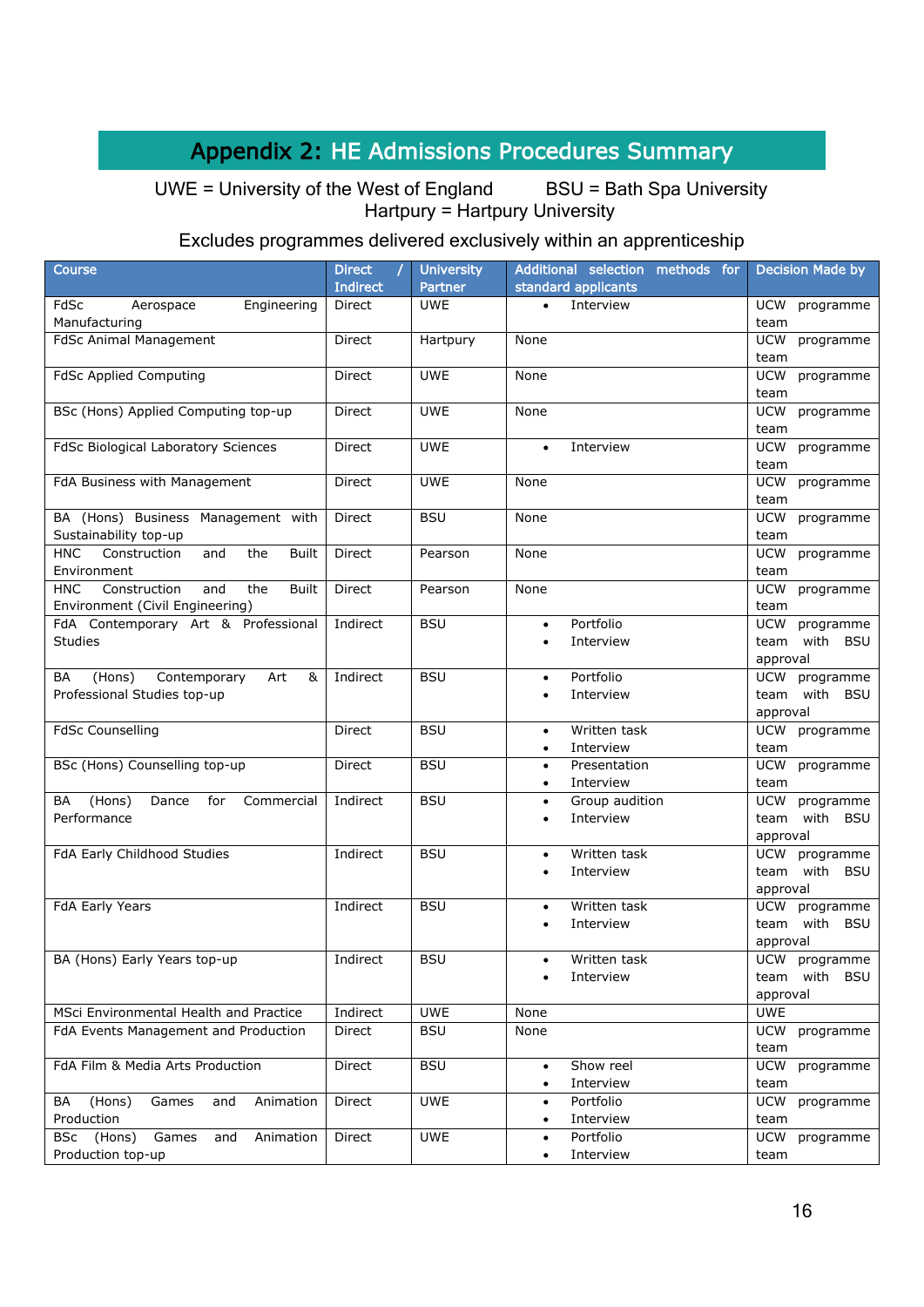| FdA Graphic Design                           | Indirect      | <b>BSU</b> | $\bullet$ | Portfolio             | UCW<br>programme           |
|----------------------------------------------|---------------|------------|-----------|-----------------------|----------------------------|
|                                              |               |            |           | Interview             | with<br><b>BSU</b><br>team |
|                                              |               |            |           |                       | approval                   |
| BA (Hons) Graphic Design top-up              | Indirect      | <b>BSU</b> | $\bullet$ | Portfolio             | UCW programme              |
|                                              |               |            |           | Interview             | team with BSU              |
|                                              |               |            |           |                       | approval                   |
| BA (Hons) Hair, Make-up and Prosthetics      | <b>Direct</b> | <b>BSU</b> | $\bullet$ | Portfolio             | <b>UCW</b><br>programme    |
| Production                                   |               |            | $\bullet$ | Interview             | team                       |
| FdSc Health & Social Care                    | Direct        | <b>UWE</b> | $\bullet$ | Interview             | UCW<br>programme           |
|                                              |               |            |           | Written questionnaire | team                       |
| <b>FdA Inclusive Practice</b>                | Direct        | <b>UWE</b> |           | Interview             | UCW<br>programme           |
|                                              |               |            | $\bullet$ |                       |                            |
| FdSc Integrated Mental Health and Social     | Direct        | <b>UWE</b> |           | Interview             | team<br>UCW                |
|                                              |               |            | $\bullet$ |                       | programme                  |
| Care                                         |               |            | $\bullet$ | Written questionnaire | team                       |
| LLB (Hons) Law                               | Indirect      | <b>UWE</b> | None      |                       | <b>UWE</b>                 |
|                                              |               |            |           |                       |                            |
| BA (Hons) Lens-Based Media Arts top-up       | Direct        | <b>BSU</b> | $\bullet$ | Portfolio             | UCW Programme              |
|                                              |               |            | $\bullet$ | Interview             | Team                       |
| HNC Mechanical Engineering                   | Direct        | Pearson    | None      |                       | UCW Programme              |
|                                              |               |            |           |                       | Team                       |
| <b>BA (Hons) Musical Theatre</b>             | Indirect      | <b>BSU</b> | $\bullet$ | Group audition        | UCW<br>programme           |
|                                              |               |            | $\bullet$ | Individual            | team with BSU              |
|                                              |               |            |           | interview/audition    | approval                   |
| BA (Hons) Musical Theatre top-up             | Indirect      | <b>BSU</b> | $\bullet$ | Group audition        | UCW programme              |
|                                              |               |            | $\bullet$ | Interview             | team with BSU              |
|                                              |               |            |           |                       | approval                   |
| BA (Hons) Performing Arts                    | Indirect      | <b>BSU</b> | $\bullet$ | Group audition        | UCW programme              |
|                                              |               |            |           | Individual interview  | team with BSU              |
|                                              |               |            |           |                       | approval                   |
| BA (Hons) Performing Arts top-up             | Indirect      | <b>BSU</b> | $\bullet$ | Group audition        | <b>UCW</b><br>programme    |
|                                              |               |            | $\bullet$ | Individual            | with<br>team<br><b>BSU</b> |
|                                              |               |            |           | interview/audition    | approval                   |
| FdA Photography in Practice                  | Direct        | <b>BSU</b> | $\bullet$ | Portfolio             | UCW programme              |
|                                              |               |            | $\bullet$ | Interview             | team                       |
| BA (Hons) Professional and Commercial        | Indirect      | <b>BSU</b> | $\bullet$ | Group audition        | <b>UCW</b><br>programme    |
| Dance top-up                                 |               |            | $\bullet$ | Interview             | team with BSU              |
|                                              |               |            |           |                       | approval                   |
| (Hons)<br>Professional<br>Music<br>BA<br>and | Indirect      | <b>BSU</b> | None      |                       | <b>UCW</b><br>programme    |
| Production                                   |               |            |           |                       | team with BSU              |
|                                              |               |            |           |                       |                            |
|                                              |               |            |           |                       | approval                   |
| BA (Hons) Professional Music Performance     | Indirect      | <b>BSU</b> | None      |                       |                            |
| and Production top-up                        |               |            |           |                       |                            |
| FdSc Public &                                | Direct        | <b>UWE</b> | None      |                       | <b>UCW</b><br>programme    |
| Environmental Health                         |               |            |           |                       | team                       |
| BSc (Hons) Public &                          | Direct        | <b>UWE</b> | None      |                       | <b>UCW</b><br>programme    |
| Environmental Health top-up                  |               |            |           |                       | team                       |
| <b>FdSc Sports Studies</b>                   | Direct        | Hartpury   | None      |                       | UCW<br>programme           |
|                                              |               |            |           |                       | team                       |
| FdSc Sports Studies (Football)               | Direct        | Hartpury   | None      |                       | <b>UCW</b><br>programme    |
|                                              |               |            |           |                       | team                       |
| <b>FdA Tourism Management</b>                | Direct        | <b>BSU</b> | None      |                       | <b>UCW</b><br>programme    |
|                                              |               |            |           |                       | team                       |
| BA (Hons) Uniformed & Public Services        | Direct        | <b>UWE</b> | None      |                       | <b>UCW</b><br>programme    |
|                                              |               |            |           |                       | team                       |
| BA (Hons) Uniformed & Public Services        | Direct        | <b>UWE</b> | None      |                       | <b>UCW</b><br>programme    |
| top-up                                       |               |            |           |                       | team                       |
|                                              |               |            |           |                       |                            |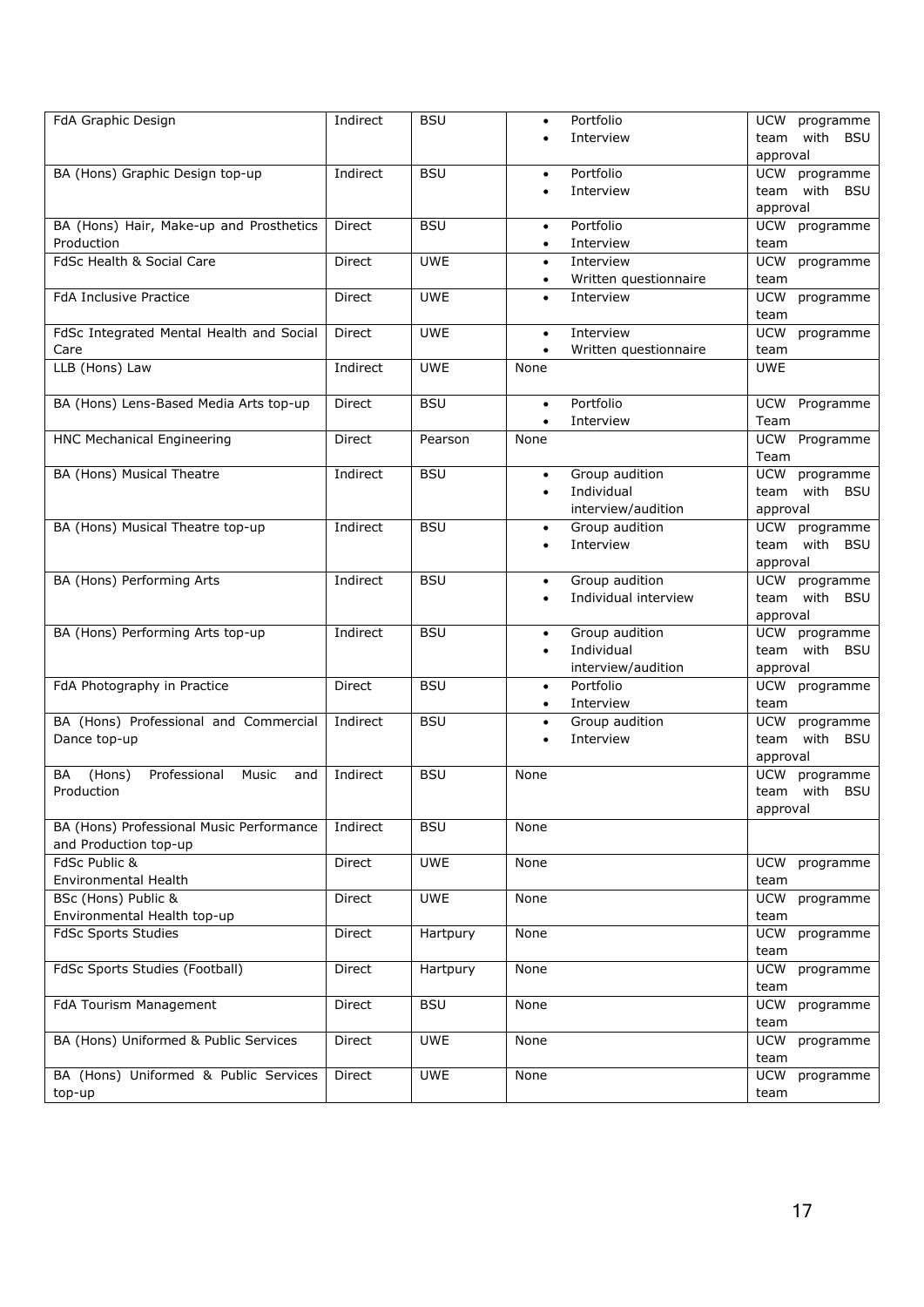## Appendix 3 – Accreditation of Prior Learning Policy





## **University Centre Weston ACCREDITATION OF PRIOR LEARNING POLICY**

### **Policy Aim.**

To facilitate the assessment and recognition of prior learning that students may have gained through previous experience.

### **Principles.**

- To enable recognition of prior learning in support of flexible learning pathways
- To promote lifelong learning
- To support widening participation
- To develop employability
- To increase opportunities for partnership working
- To ensure decisions are accessible, transparent, fair and consistent

These principles reflect University Centre Weston's objectives which seek to ensure equality of opportunity and widening participation.

UCW may award credit for successfully assessed experiential learning and/or for learning accredited by other institutions delivering higher education or other bodies recognised by UCW for this purpose.

Scrutiny of prior learning for the purpose of the recognition by UCW of credit toward a named award should be undertaken by academic staff within faculties in accordance with the procedures. Such staff shall have appropriate programme discipline and/or professional expertise and should have regard for UCW information and guidance on accreditation of prior learning.

Accreditation may be used for:

- Admission to a programme of study. (Please refer to Admissions Statement.)
- Awarding credit to allow admission to a programme of study at a point subsequent to initial entry (advanced standing), e.g. transferring from another university.
- The recognition of credit towards an award.

### **Conditions**

- Any module for which credit is awarded will be capped at a 40% pass. No classification will be awarded.
- The maximum credit allowed within any single award is two-thirds.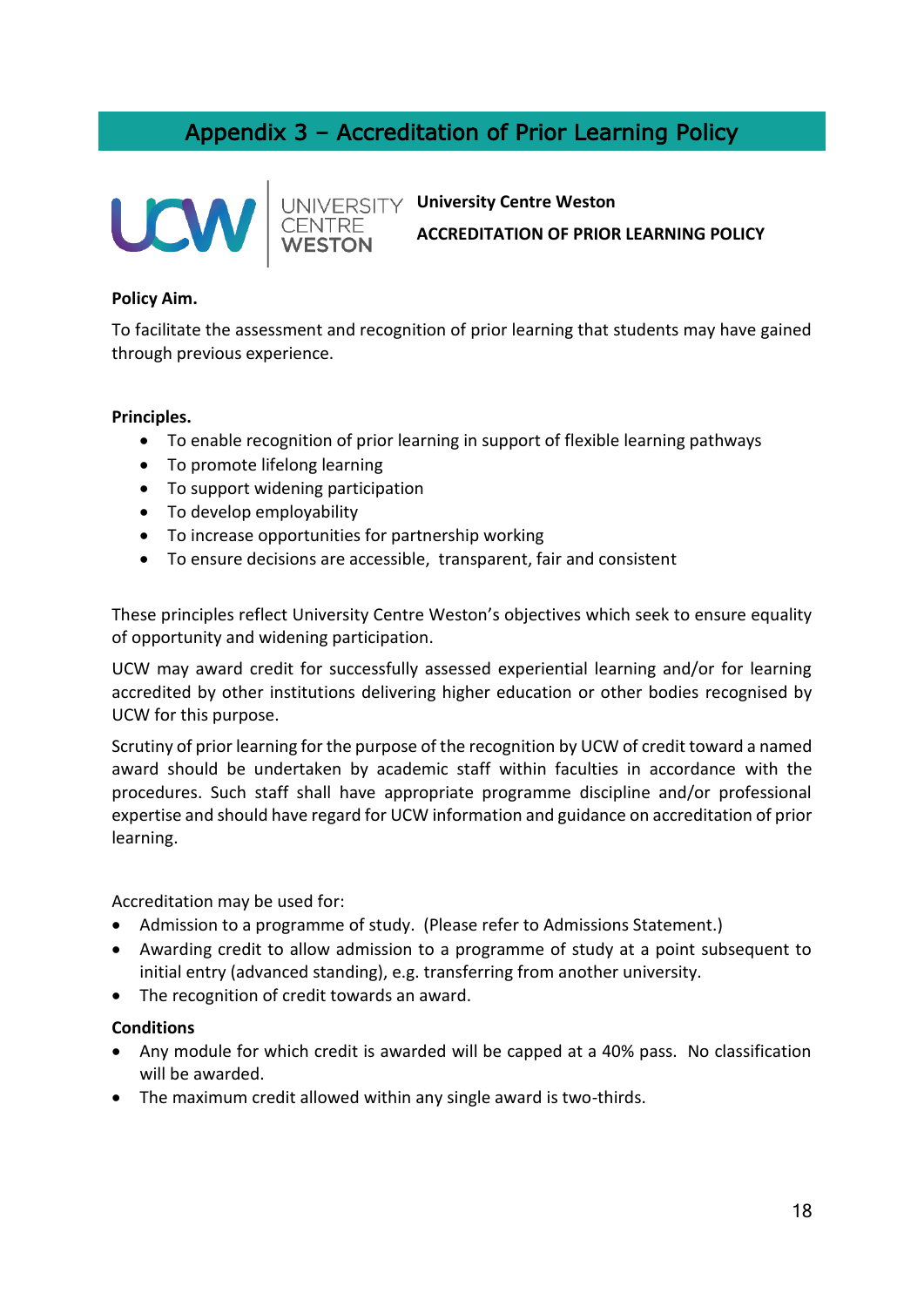In general UCW would look to advise students where possible to engage fully with the integrated nature of the learning experience presented within a programme of study.

### **FEES**

In respect of HEFCE-funded programmes, an applicant should not usually be charged a fee for consideration of their application. However the programme fee will not be reduced.

### **GUIDELINES AND PROCEDURES**

### **Applications**

In all cases claims for APL should be submitted to the Assistant Director HE: Academic Registry. Students should initially discuss the potential and suitability of their proposed claim directly with the Assistant Director HE: Academic Registry.

### **Types of Accreditation**

Generally students ask for one of two types of accreditation for prior learning to be considered:

### • **AP(C)L: Accreditation of Prior Certificated Learning**

This is where a student is seeking admission to a programme of study or is seeking to transfer from another higher education institution onto a similar programme at the same level and already has verifiable passes in modules containing equivalent learning outcomes. Another example might be a student wishing to change the mode of study from part-time to full-time or vice versa.

### • **AP(E)L: Accreditation of Experiential Learning**

This is where a student has prior and relevant experience academically and professionally which might be seen to match closely the entry requirements and/or the learning outcomes of a particular module and can be supported by a portfolio of evidence or successful completion of a written project set at the correct academic level; the portfolio to include a mapping of student reflection on how the relevant learning outcomes have been met, job descriptions and independent corroboration.

### **Process**

It is the student's ultimate responsibility to decide the grounds on which he/she wishes to make a claim for APL.

In the case of AP(C)L the appropriate form should be submitted, together with an academic transcript obtained from the higher education institution at which they have studied. This should include programme title, level, dates results obtained, module descriptors and learning outcomes.

The Assistant Director HE: Academic Registry, with reference to the relevant Programme Coordinator and the Assistant Director HE: Curriculum and Quality where appropriate, will oversee the decision making in these cases.

In the case of AP(E)L an outline of the potential claim should be submitted to the Assistant Director HE: Academic Registry, following which the applicant will be referred to the programme co-ordinator for detailed advice about compiling a portfolio of evidence. The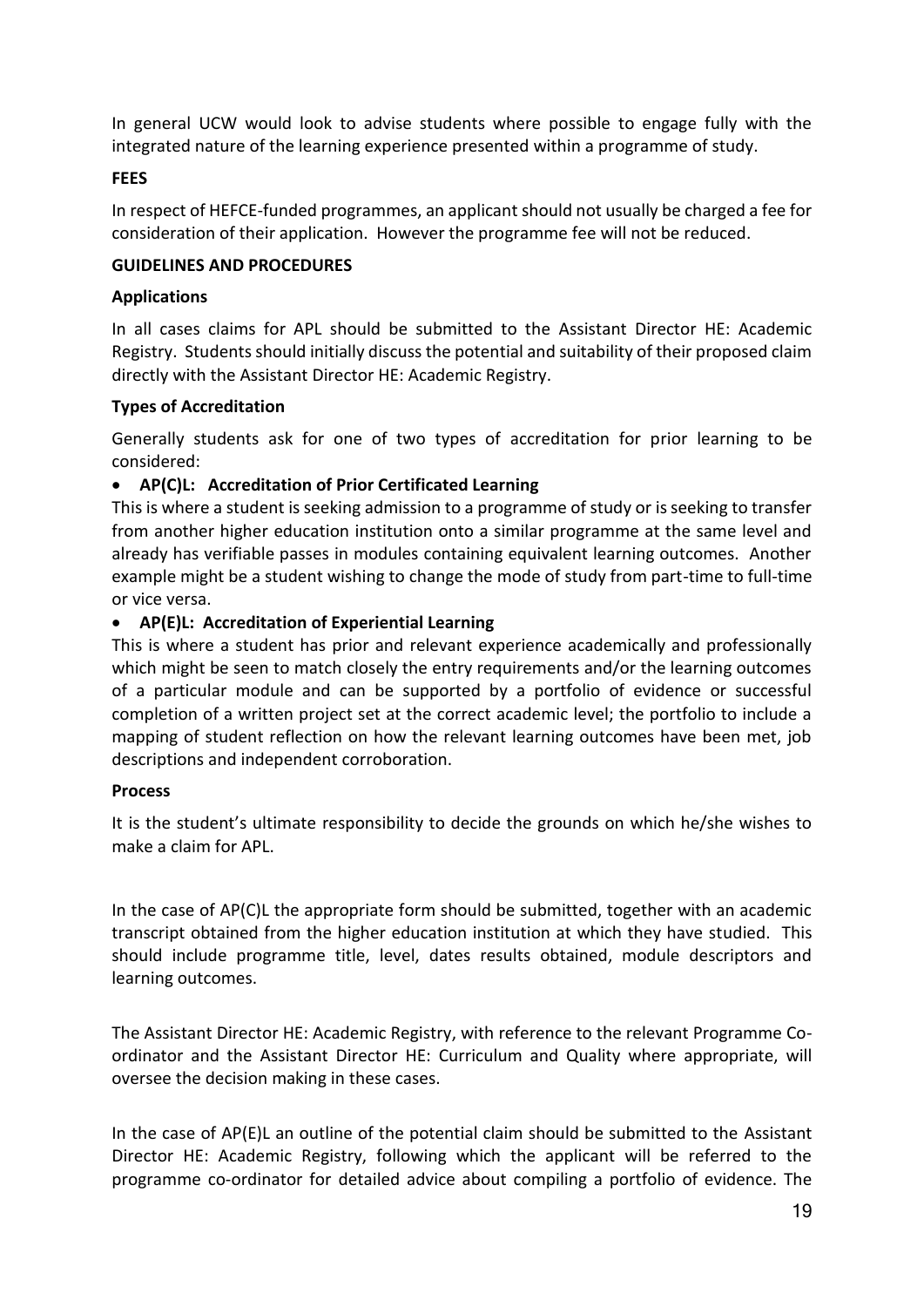programme co-ordinator should usually provide support to students wishing to make such claims and guidance on the verification of professional expertise and currency of prior learning.

In some cases a suitable written assignment may also be prescribed.

Upon formal submission the Assistant Director HE: Academic Registry will pass the portfolio of evidence on to the appropriate Programme Co-ordinator for consideration, who should use the following criteria to inform their decision.

### **Guidance Criteria for Staff Making Assessments**

### • **AP(C)L**

The transcript or other evidence provided should include clear confirmation of the institution of study; (validating body); course/programme title studied; student name; dates of study; modules passed and credit points achieved; and/or final award. Vigilance should be exercised where any of the above details are omitted, and additional evidence normally sought. If there are any queries about the authenticity of the transcript (including if the student now bears a different name to the one listed on the transcript), the Assistant Director HE: Academic Registry will need to note that approval is pending sight of the original document or other evidence. Admission onto a programme must be based on receipt of sufficient documentary evidence.

### • **AP(E)L**

A portfolio of evidence and/or written assignment for experiential learning is assessed against the learning outcomes of the module(s) for which a claim is made.

There are five criteria to consider:

- **Content:** does the evidence indicate that the student has acquired the types of knowledge/ understanding and skills developed in the module(s)?
- **Level:** does the evidence indicate that the learning has been at the same higher education level as the module(s)?
- **Volume:** does the evidence indicate that the learning has been of sufficient volume to deserve credit equivalent to the module(s)? *Note:* this is particularly important in placement-type modules where the student must have a certain length of work experience.
- **Currency:** is the learning still current, in relation to the module learning outcomes? As a rule of thumb, ten years is considered the maximum 'shelf life' over which the learning is considered current. However, this will depend on subject. For instance, learning in subjects where there has been rapid technological development, or where professional requirements have changed, will have briefer currency.
- **Authenticity:** are you confident that the evidence presented is authentic?

The student should provide evidence of **broad equivalence** – i.e. that he/she has met the same learning outcomes as a student who has taken and passed the module. If the module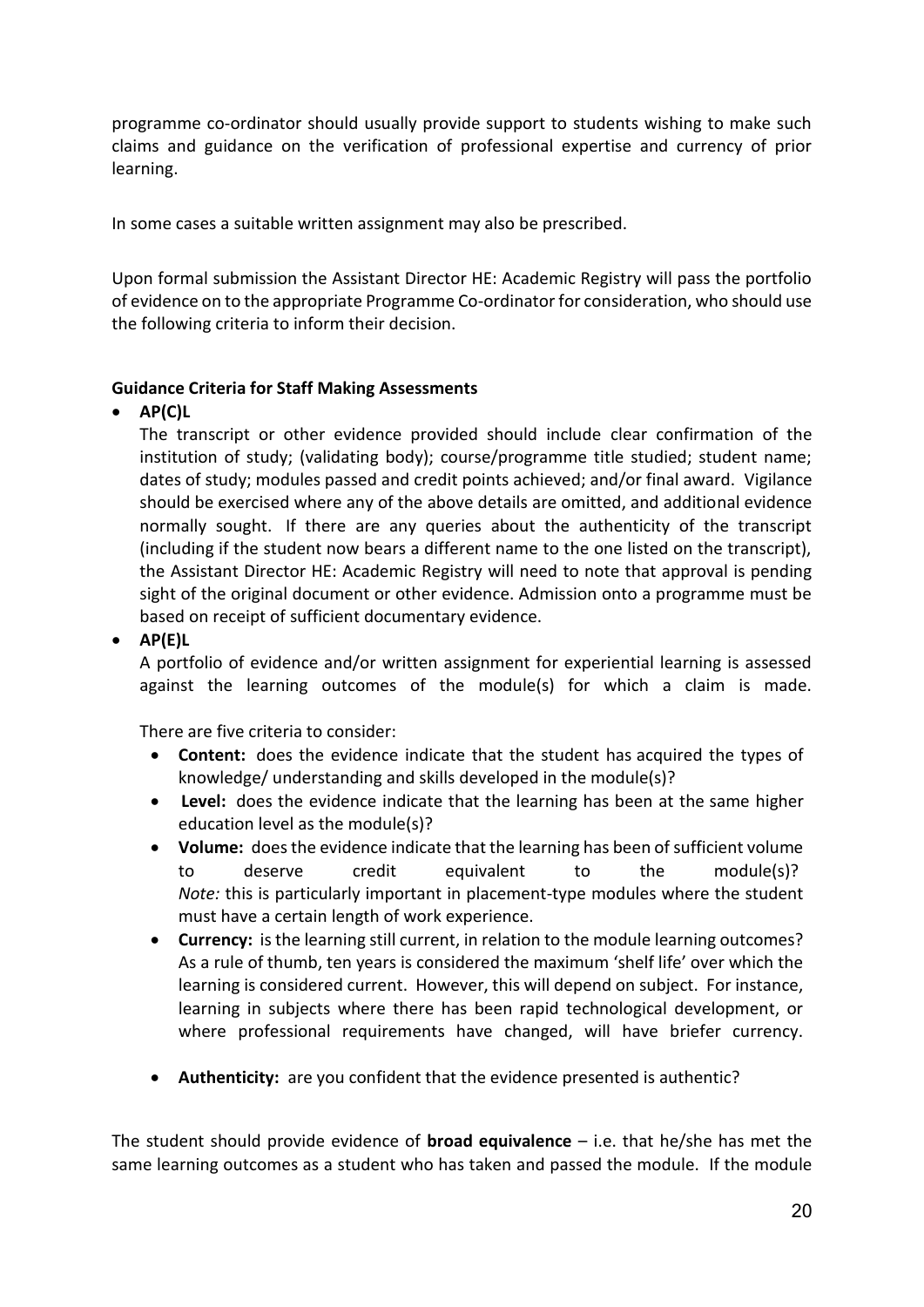is a prerequisite for another, or if it is a core or compulsory module within a student's programme, the student must provide evidence to suggest that he/she is sufficiently prepared to progress to the next module or level. The student must provide an equivalent document that clearly maps materials in the portfolio against the module learning outcomes, normally in the form of a grid. It is not the job of the programme co-ordinator to do this mapping. A claim might be referred back if the student has not completed this properly.

The Programme Co-ordinator, after consideration of this evidence, will make one of three recommendations (outlined below) and return to the Assistant Director HE: Academic Registry for communication to the student.

### **Formal Decision**

Possible recommendations are:

- 1. **Acceptance** of the accreditation for the specified module(s).
- 2. **Referral** of the claim. The student is encouraged to resubmit. Comments in the feedback section should make it clear where the weaknesses are. In cases where it might be difficult to provide new evidence, the student might be invited to demonstrate learning by undertaking a written or oral assignment.
- 3. **Rejection** of the claim. The student is not encouraged to resubmit (comments should make it clear where the shortfalls are), and therefore encouraged to engage with the whole programme where appropriate.

The Assistant Director HE: Academic Registry will meet with the Programme Co-ordinator and where appropriate with the Assistant Director HE: Curriculum and Quality to establish:

- 1. Claims which may be formally approved and signed off at that point.
- 2. Claims which require further evidence.
- 3. Claims which cannot be accepted.

### **Notification of Decision**

When the claim has been formally approved the Assistant Director HE: Academic Registry will send notification to the student. Confirmation will be passed to the HE Student Records Officer, for input to the student's record as soon as possible.

When a claim has been referred the Assistant Director HE: Academic Registry will send notification to the student asking for specific supporting evidence to be provided for clarification and support of the claim.

When the claim has been rejected the Assistant Director HE: Academic Registry will send notification to the student indicating the grounds for rejection.

The Assistant Director HE: Academic Registry has final approval for all decisions.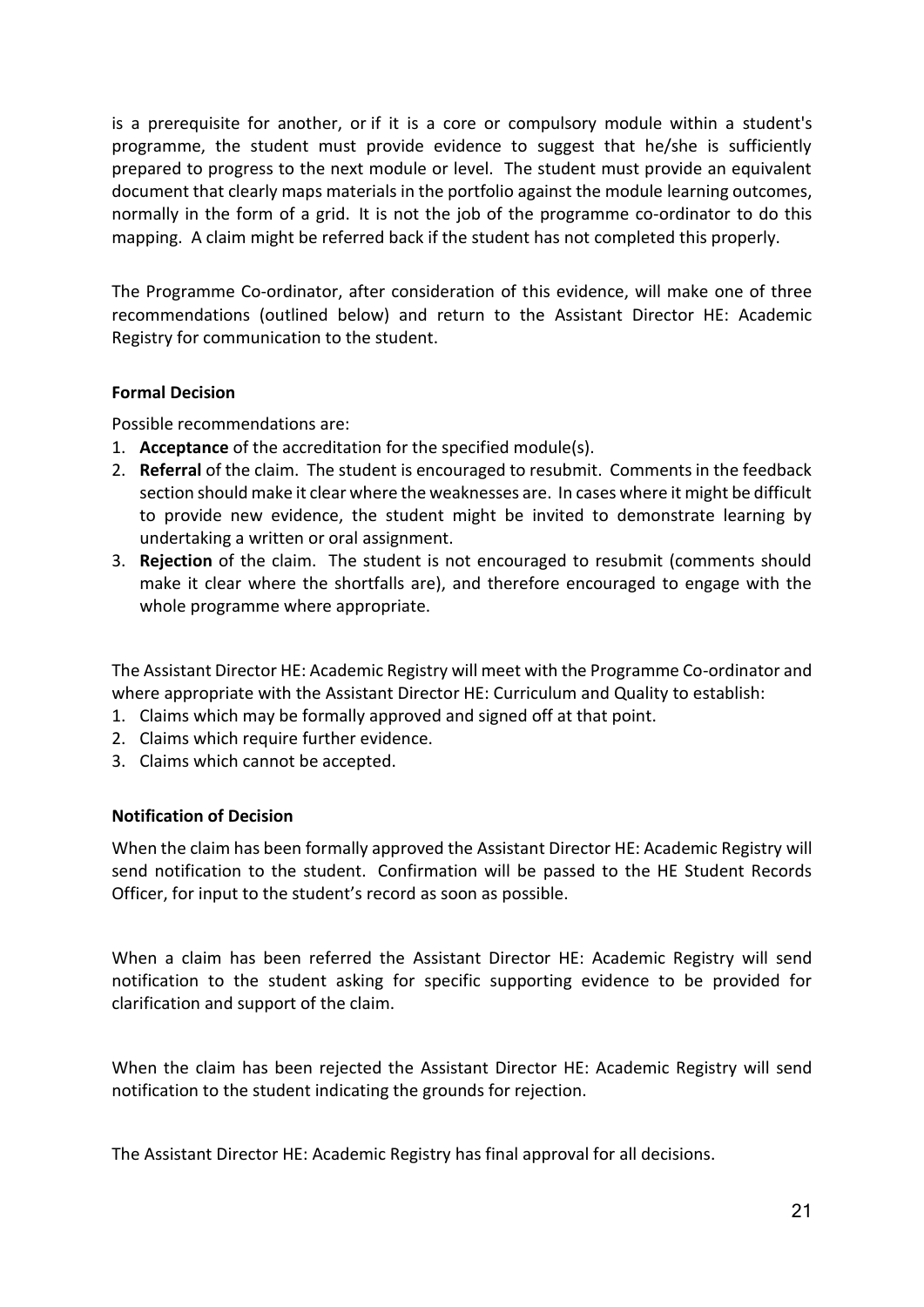



### **University Centre Weston**

**Accreditation of Prior Learning Application Form**  (Cover Sheet)

| <b>STUDENT NAME:</b> | <b>STUDENT NUMBER</b> |  |
|----------------------|-----------------------|--|
|                      |                       |  |

**PROGRAMME APPLIED FOR:** *(list title and/or code)*

| <b>PERSONAL DETAILS</b>                                                             |                                                                   |
|-------------------------------------------------------------------------------------|-------------------------------------------------------------------|
| Surname                                                                             |                                                                   |
| Forename(s)                                                                         |                                                                   |
| Former Name (if applicable - proof of name change to be submitted with application) |                                                                   |
| Title (eg Mr, Mrs, Ms, Miss)                                                        | Male / Female                                                     |
| Correspondence address                                                              |                                                                   |
| Postcode                                                                            |                                                                   |
| Telephone No                                                                        | Email<br>(for current students, we will use your student<br>mail) |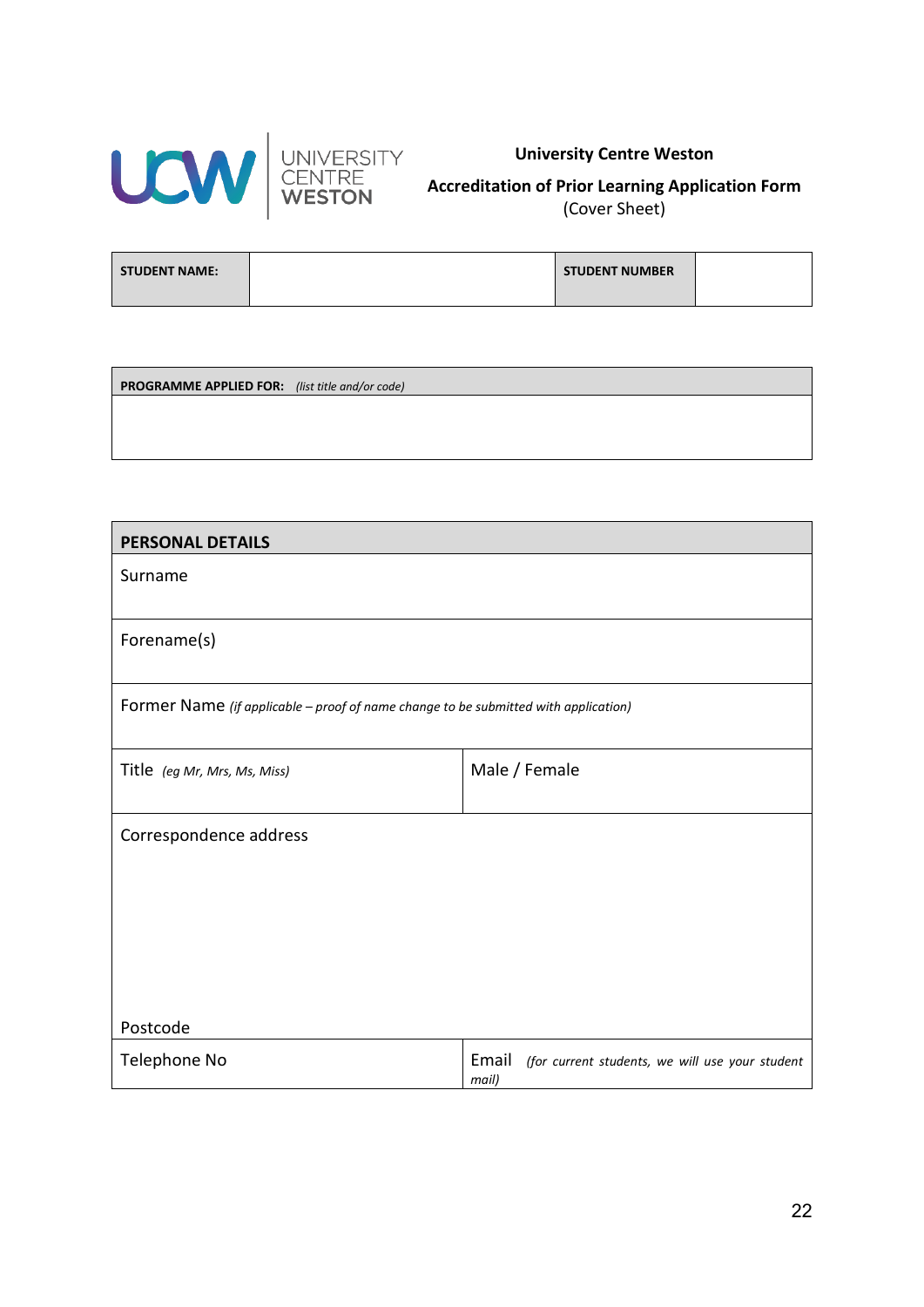| <b>APPLYING FOR:</b> (please tick as appropriate)                                                                                                                                                                                             |  |  |  |
|-----------------------------------------------------------------------------------------------------------------------------------------------------------------------------------------------------------------------------------------------|--|--|--|
| Accreditation of Prior Certificated Learning: AP(C)L                                                                                                                                                                                          |  |  |  |
| If you are applying for AP(C)L, please attach a list of the modules for which you are<br>seeking credit, a transcript of your results so far, and an outline (printed from the<br>website of your current institution) of the module content. |  |  |  |
| Accreditation of Prior Experiential Learning: AP(E)L                                                                                                                                                                                          |  |  |  |
| If you are applying for AP(E)L, please complete the application form and attach it to<br>your portfolio or completed assignment.                                                                                                              |  |  |  |

| FOR UCW USE ONLY                                                  |           |      |  |  |
|-------------------------------------------------------------------|-----------|------|--|--|
| Date received by Assistant Director HE:<br>Academic Registry:     |           |      |  |  |
| (Programme Co-ordinator to indicate)<br>Offer<br>Reject           |           |      |  |  |
| Reasons for Rejection:                                            |           |      |  |  |
|                                                                   |           |      |  |  |
|                                                                   |           |      |  |  |
| Programme Co-ordinator:                                           |           |      |  |  |
|                                                                   | Signature | Date |  |  |
| Assistant Director<br>HE:<br>Curriculum and Quality:              |           |      |  |  |
|                                                                   | Signature | Date |  |  |
| Approved<br>by Assistant<br>Director<br>HE: Academic<br>Registry: |           |      |  |  |
|                                                                   | Signature | Date |  |  |

This cover sheet, together with the required documentation outlined above, should be returned to:

Assistant Director HE: Academic Registry, Directorate of Higher Education, University Centre Weston, Knightstone Road, Weston-super-Mare BS23 2AL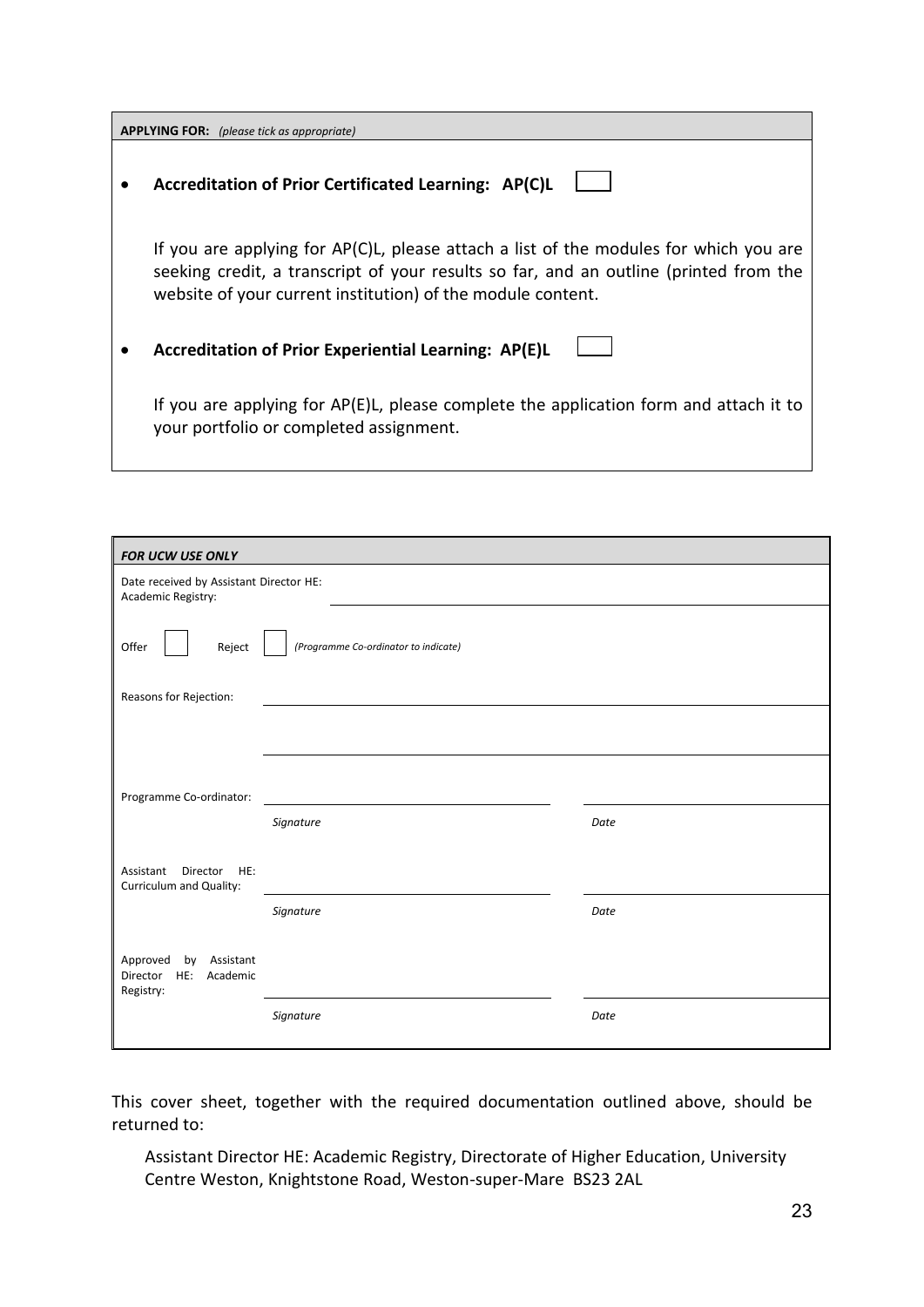

## **University Centre Weston ACCREDITATION OF PRIOR CERTIFICATED LEARNING: AP(C)L**

*This form must be completed by a programme co-ordinator in order to make a recommendation for credit on the basis of Prior Learning which is Certificated (that is, formally assessed and resulting in a qualification or award of credit). On signature by the Assistant Director HE: Curriculum and Quality, this document becomes confirmation of AP(C)L and is copied to the Applicant and all relevant departments*

| <b>Student's Surname:</b> | Forename: | <b>Student Number:</b> |
|---------------------------|-----------|------------------------|
|                           |           |                        |
|                           |           |                        |
| <b>Programme Title:</b>   |           |                        |
|                           |           |                        |
|                           |           |                        |
|                           |           |                        |

*List below the module codes for any COMPULSORY MODULES where learning outcomes have been acceptably covered by the student's prior learning. It is helpful to annotate and append a copy of the transcript to indicate where there is broad equivalence with UCW programme modules*

| <b>Certificated Module Title</b> | <b>UCW Module Title</b> | <b>Number of Acceptable Credits</b> |
|----------------------------------|-------------------------|-------------------------------------|
|                                  |                         |                                     |
|                                  |                         |                                     |
|                                  |                         |                                     |
|                                  |                         |                                     |
|                                  |                         |                                     |
|                                  |                         |                                     |

**Confirmation Student accepted for entry at:** UG Level 4 **□** UG Level 5 **□** UG Level 6 **□**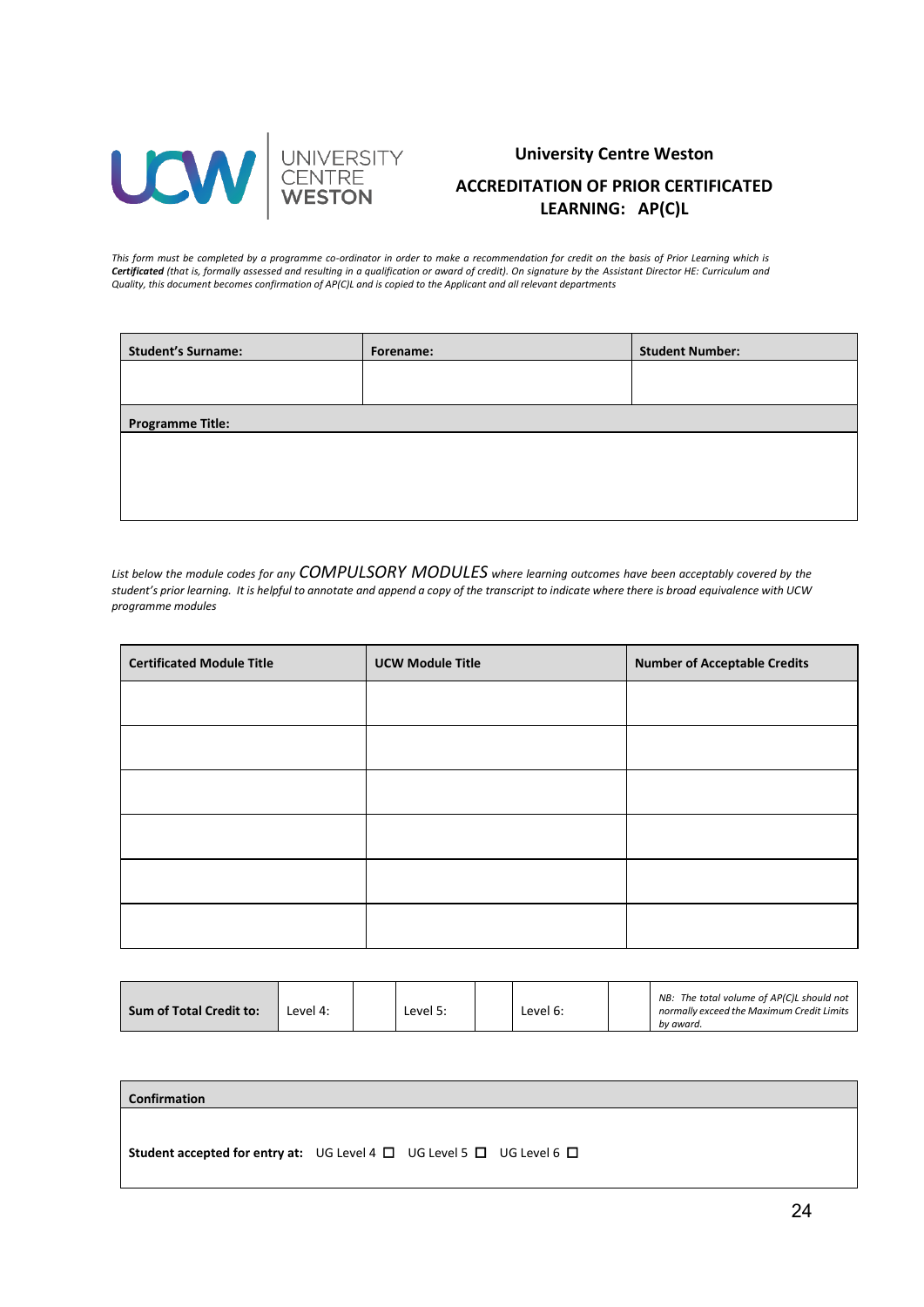| Student required to take the following module(s), not covered by AP(C)L above, to meet course requirements for the<br>level/stage of entry. |  |
|---------------------------------------------------------------------------------------------------------------------------------------------|--|
| (Please list module title and credit value)                                                                                                 |  |
|                                                                                                                                             |  |
|                                                                                                                                             |  |
|                                                                                                                                             |  |

| Signature | Date |
|-----------|------|
|           |      |
|           |      |
| Signature | Date |

*Attach applicant's form, together with all evidence and any additional feedback, and return to:*

*Assistant Director HE: Academic Registry, Directorate of Higher Education, Knightstone Campus*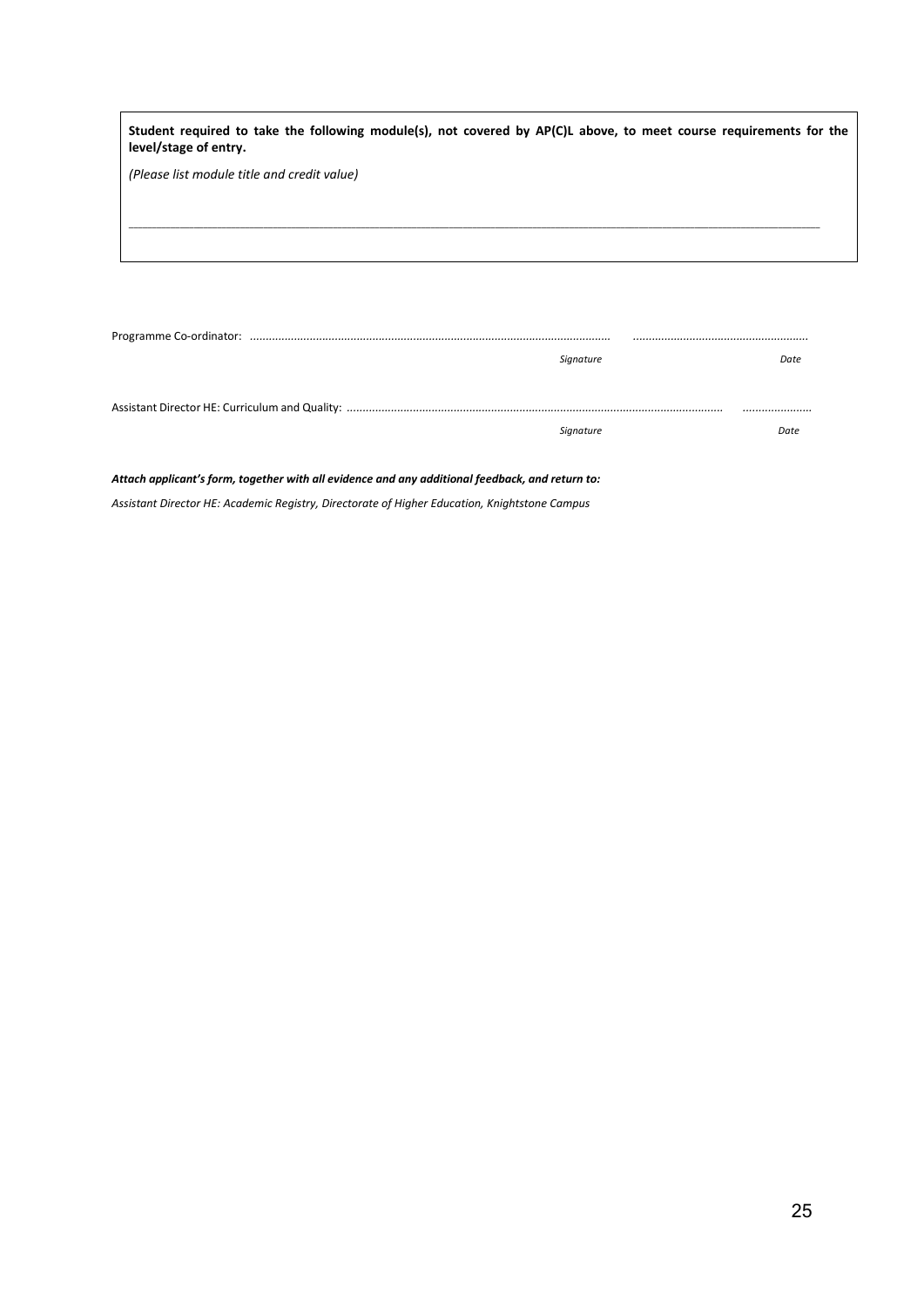

## **University Centre Weston ACCREDITATION OF PRIOR EXPERIENTIAL LEARNING: AP(E)L**

This form must be completed by programme co-ordinators in order to make a recommendation for credit on the basis of Prior Learning which is **Experientia**l *(that is, uncertified learning which did not result in the award of credit or a qualification. On signature by the Assistant Director HE: Curriculum and Quality, this document becomes confirmation of AP(E)L and is copied to the Applicant and all relevant departments*

| <b>STUDENT NAME</b>                                                                                                                                                                                                                                                                                                      |                                                                                                                                                   | <b>STUDENT NUMBER</b> |                              |  |  |
|--------------------------------------------------------------------------------------------------------------------------------------------------------------------------------------------------------------------------------------------------------------------------------------------------------------------------|---------------------------------------------------------------------------------------------------------------------------------------------------|-----------------------|------------------------------|--|--|
|                                                                                                                                                                                                                                                                                                                          | <b>PROGRAMME</b> (including module title and code)                                                                                                |                       |                              |  |  |
|                                                                                                                                                                                                                                                                                                                          |                                                                                                                                                   |                       |                              |  |  |
|                                                                                                                                                                                                                                                                                                                          | <b>MODULE CLAIMED</b> (please complete separate form for each module claimed)                                                                     |                       | <b>Tick</b><br>to<br>confirm |  |  |
|                                                                                                                                                                                                                                                                                                                          | Content: does the evidence indicate that the student has acquired the types of knowledge/ understanding and skills<br>developed in the module(s)? |                       |                              |  |  |
|                                                                                                                                                                                                                                                                                                                          | Level: does the evidence indicate that the learning has been at the same higher education level as the modules?                                   |                       |                              |  |  |
| module(s)?                                                                                                                                                                                                                                                                                                               | Volume: does the evidence indicate that the learning has been of sufficient volume to deserve credit equivalent to the                            |                       |                              |  |  |
| Note: this is particularly important in placement-type modules where the applicant must have a certain length of work<br>experience.                                                                                                                                                                                     |                                                                                                                                                   |                       |                              |  |  |
|                                                                                                                                                                                                                                                                                                                          | Currency: is the learning still current, in relation to the module learning outcomes?                                                             |                       |                              |  |  |
| Note: as a rule of thumb, ten years is considered the maximum 'shelf life' over which the learning is considered current.<br>However, this will depend on subject. For instance, learning in subjects where there has been rapid technological<br>development, or where professional requirements have briefer currency. |                                                                                                                                                   |                       |                              |  |  |
| Authenticity: are you confident that the evidence presented is authentic?                                                                                                                                                                                                                                                |                                                                                                                                                   |                       |                              |  |  |
| <b>DECISION</b>                                                                                                                                                                                                                                                                                                          |                                                                                                                                                   |                       | <b>Tick</b><br>to<br>confirm |  |  |
|                                                                                                                                                                                                                                                                                                                          | Accept portfolio for credit against module listed above                                                                                           |                       |                              |  |  |
|                                                                                                                                                                                                                                                                                                                          | <b>Refer</b> the claim. Student is encouraged to resubmit.                                                                                        |                       |                              |  |  |
| Note: Comments in Feedback section below should make it clear where the weaknesses are. In cases where it might be<br>difficult to provide new evidence, the student might be invited to demonstrate learning by undertaking a piece of written<br>or oral assessment.                                                   |                                                                                                                                                   |                       |                              |  |  |
| Reject the claim and recommend student to engage with the whole programme. Student is not encouraged<br>to resubmit (comments below should make it clear where the shortfalls are)                                                                                                                                       |                                                                                                                                                   |                       |                              |  |  |
| FEEDBACK ON ANY WEAKNESSES OR GAPS / SUGGESTIONS FOR RESUBMISSION                                                                                                                                                                                                                                                        |                                                                                                                                                   |                       |                              |  |  |